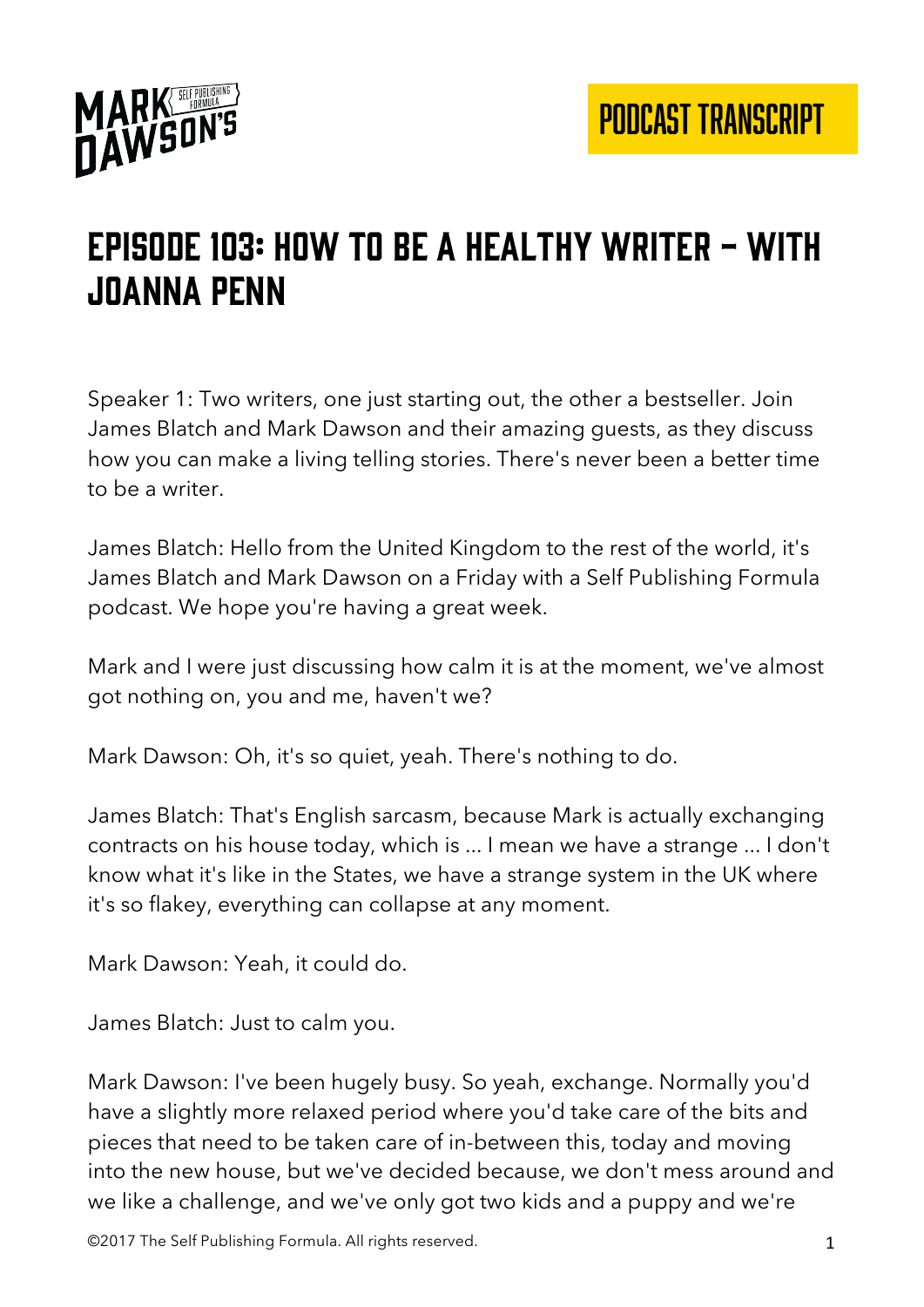

PODCAST TRANSCRIPT

going on holiday ... shit ... soon as well, we're going to do it in two weeks. I've been running around a bit today, so yeah. There you go.

James Blatch: You're getting professional people in to do the moving obviously?

Mark Dawson: Oh no, no, I'll do it all myself. Absolutely, I will not be lifting a stick of furniture.

James Blatch: No, no. Quite right too, that's the best money you could ever spend. I've made that mistake before.

Well good luck with the move, it is a stressful time and we're in the middle of doing a lot of coursework at the moment.

Stuart Bache's course, which I mentioned last week, is out in beta at the moment, so we've got three or four people who are doing that course.

#### **Have we set a price for that? Can we announce that?**

Mark Dawson: Not yet.

James Blatch: Not yet, okay. Let's just have a further think about that and the final tweaks will be made, then transcripts and captions and it'll look polished and neat, and then that will go up for sale.

It's going to be the first time we just sit as an evergreen course, as they say. That's quite exciting. We are talking, so funnily enough how busy we are, and this week is not without anxieties for you and me, and I've struggled to get out and do some exercise.

I went for a brief run yesterday, but we are going to be talking about the healthy writer. This is not just a sort of faddy thing, it's a really important aspect of our lives that we need to think about.

©2017 The Self Publishing Formula. All rights reserved. 2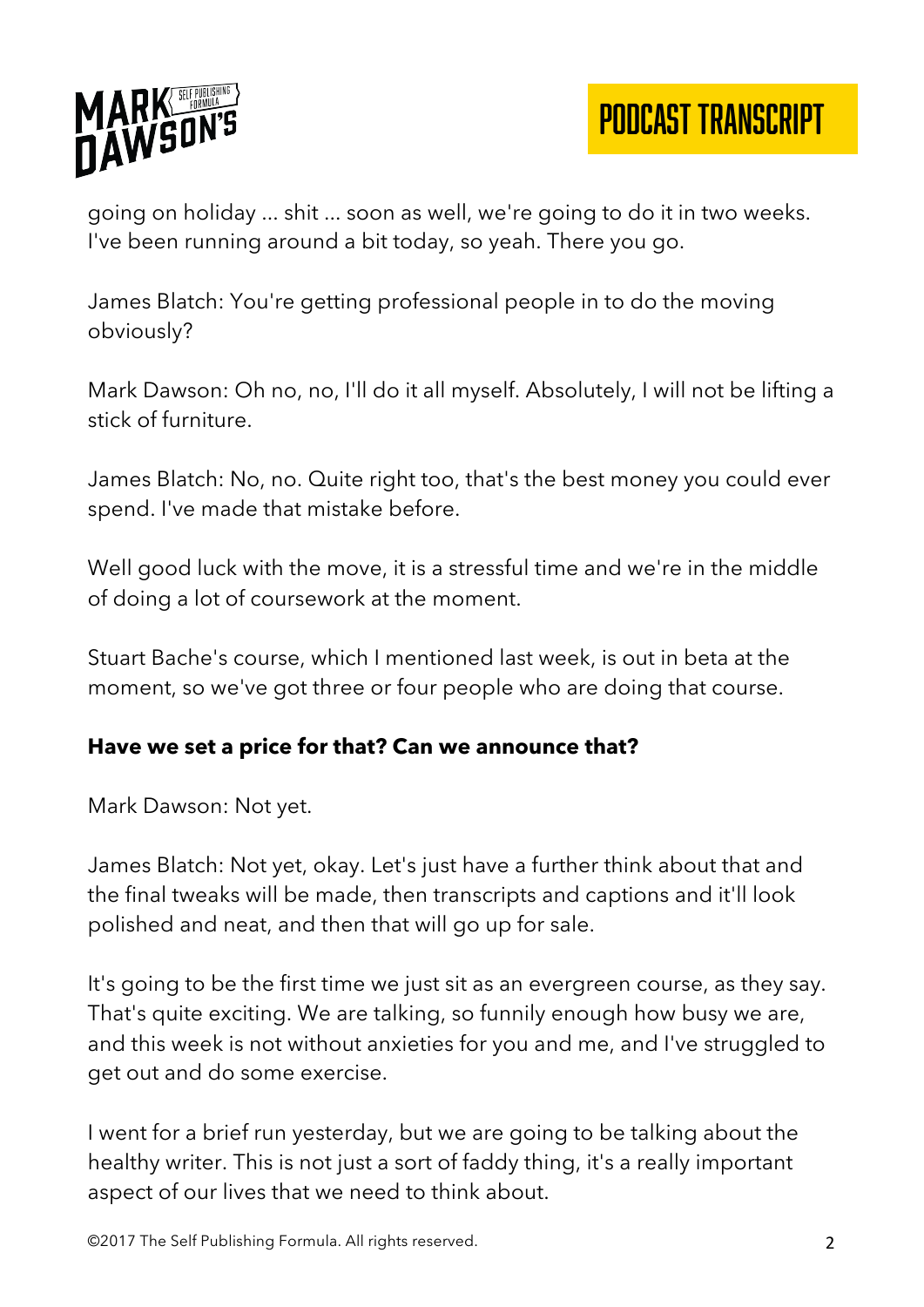

We've got none other than Joanna Penn from The Creative Penn who's going to come on and talk about that in a moment. She's been brilliant, she's doing a bit of a transformation at the moment and prioritizing her life, and she's written a book to go along with that, so it's a really good interview and I would urge you all to listen to it.

It doesn't matter what your genre is or where you work in it, it's important to look after yourselves for the long haul here.

However, before that, and sort of a slightly related theme in terms of looking after yourselves and looking after the community, we have a member of our SPF community who needs our help.

#### **Mark, do you want to talk about Tommy?**

Mark Dawson: Yeah, sure. Tommy Donbavand has been writing for quite a long time. He has worked for, certainly the Beano I think and the Dandy potentially, so those are very well known comics from the golden age of comics, the '40s and '50s, maybe even earlier than that in the UK.

He's written for Doctor Who, he's published some self-publishing stuff. I've known him online for a little while, and a couple of years ago I guess, I'm not entirely sure of the timeframe on this, but he was diagnosed with, I think stage four throat cancer some time ago.

Tommy, he's married, he's got two young sons, and it was touch and go, there was a moment I think when he had some other ailments as well and the doctors told his wife that he had a couple of hours to live if he didn't respond to the treatment.

He did. He lost 13 stone, or he's lost 13 stone I think since being ill. He fought back and was able to beat the throat cancer.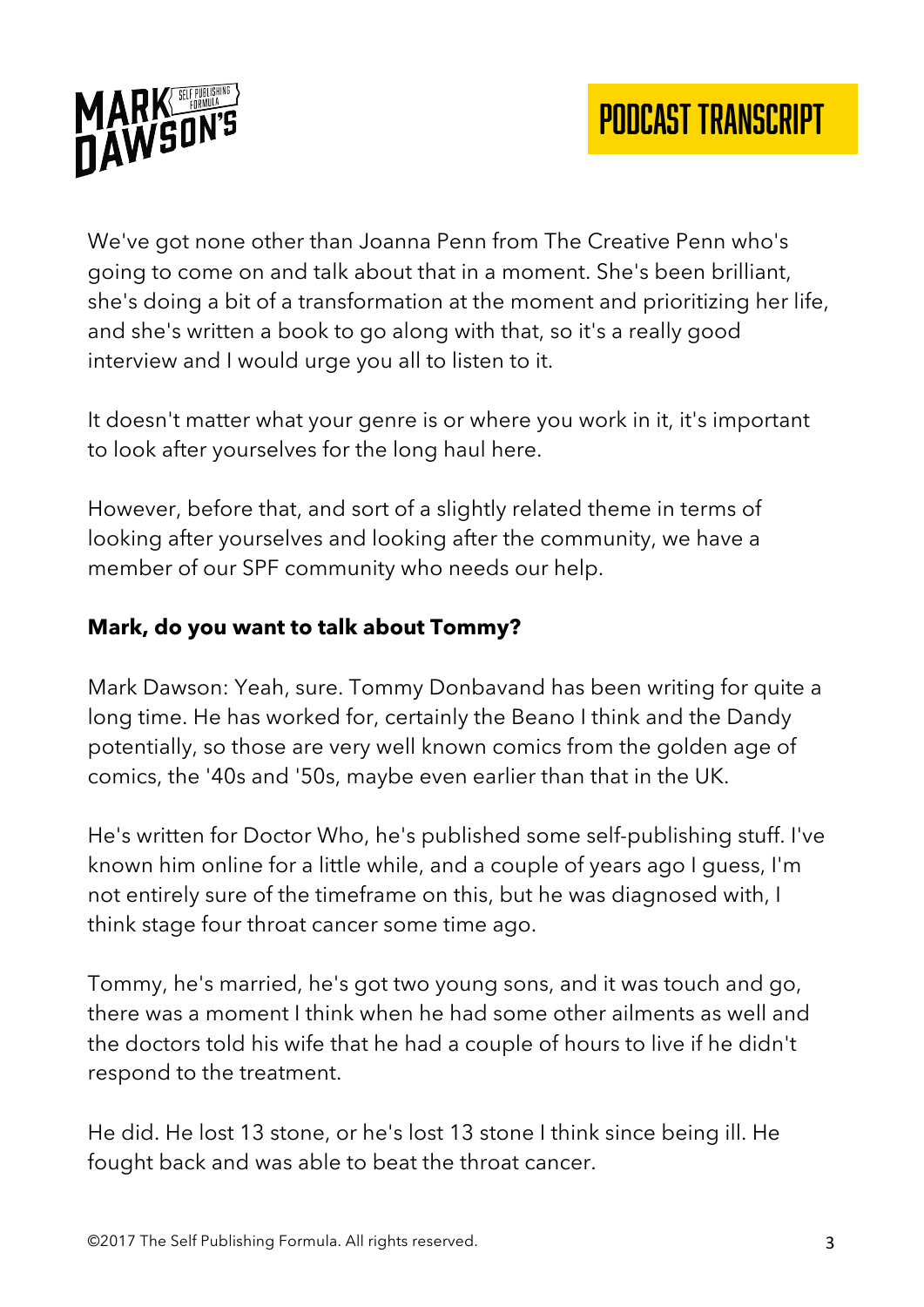

Then, before Christmas just gone, he noticed a very large lump on the side of his face and he went to the doctors worried that it was the cancer. The doctor said that's kind of to do with your previous cancer, it's not cancerous, but unfortunately you have got a growth in your lung.

He now faces a situation where he has lung cancer. This pisses me off, let's be honest. People might remember a friend of mine had breast cancer last year, Emma, and she raised 50 or 60 thousand pounds, more than that probably, and that quite a lot of that came from my audience, and a very large slice of it came from the SPF audience as well.

I said to Tommy last night, "Have you thought about a Just Giving page?" I think Tommy's probably one of those people who was a little bit reluctant to put his hand out and ask for help, but he has put a page together and I really want to get behind that and help him.

He can't work now, he makes money from going to schools and telling them about writing in comics and things like that. I want to help him, I'm going to donate to it, in fact by the time this goes out I will have donated to it.

I think that James, and John, and Lucy from SPF, we are also going to donate to it as well. I'm going to push a message in the SPF community, I'm going to contact my fans.

I would really love us to be able to give Tommy a little bit of help, because it's just awful, I hate it. After fighting so hard to beat the first cancer, to then come down with news like this is just the worst.

Yeah, this is a little, it sounds a bit grandiose, but it's a little project. I really want to do what I can and what we can do to help Tommy get back on his feet again.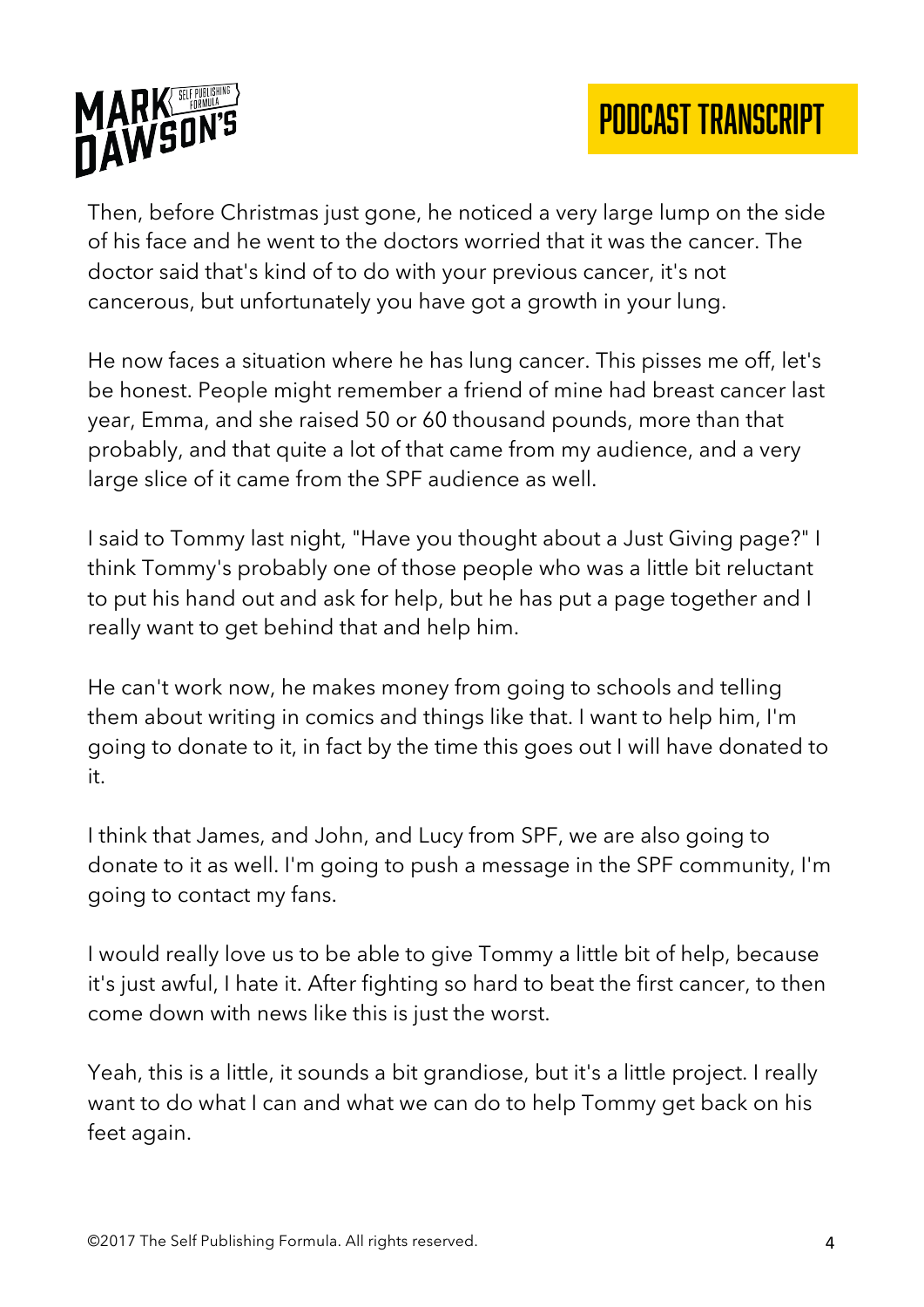

James Blatch: Yeah, absolutely Mark. Reading through the description Tommy's written on his page, and I'm going to give the URL in just a second, you can tell.

In fact he says, "I'm devastated," and you can tell that he's scared, as you and I would be, anyone would be in that situation. Let's do everything we can to help Tommy beat this and recover and carry on writing and carry on being a member of our community.

The place to go, it's a rather long URL, we'll put it up on the screen on YouTube and we'll put it in the show notes, but it's justgiving.com/crowdfunding/tommydonbavand. Tommy Donbavand is actually spelled as it sounds, which is Tommy, T-O-M-M-Y D-O-N-B-A-V-A-N-D. So justgiving.com/crowdfunding/tommydonbavand.

Do you know what we should do? Let's set up a redirect, John can do that, on SPF, so selfpublishingformula.com/tommy. We'll set that up, so that's an easier one for you to remember, selfpublishingformula.com/tommy, that will take you to the page to donate.

Yes, well what can we say? I mean we glibly walk through life and probably just take huge amounts of what we do every day and enjoy our time with our family, and we take it all for granted. Of course we do, because we're humans and every now and again you read Tommy's story and it just brings you up short of what life can throw at you.

## **Mark Dawson: Yeah. So let's see what we can do. I'm confident we can make a really positive difference and help him out.**

James Blatch: Great, okay. Good. Good luck Tommy, I hope you're listening, and we're going to do everything we can to help you out.

Right, before we get into the interview, it's that time to welcome some new Patreon supporters to the podcast. We give a shout out to everybody who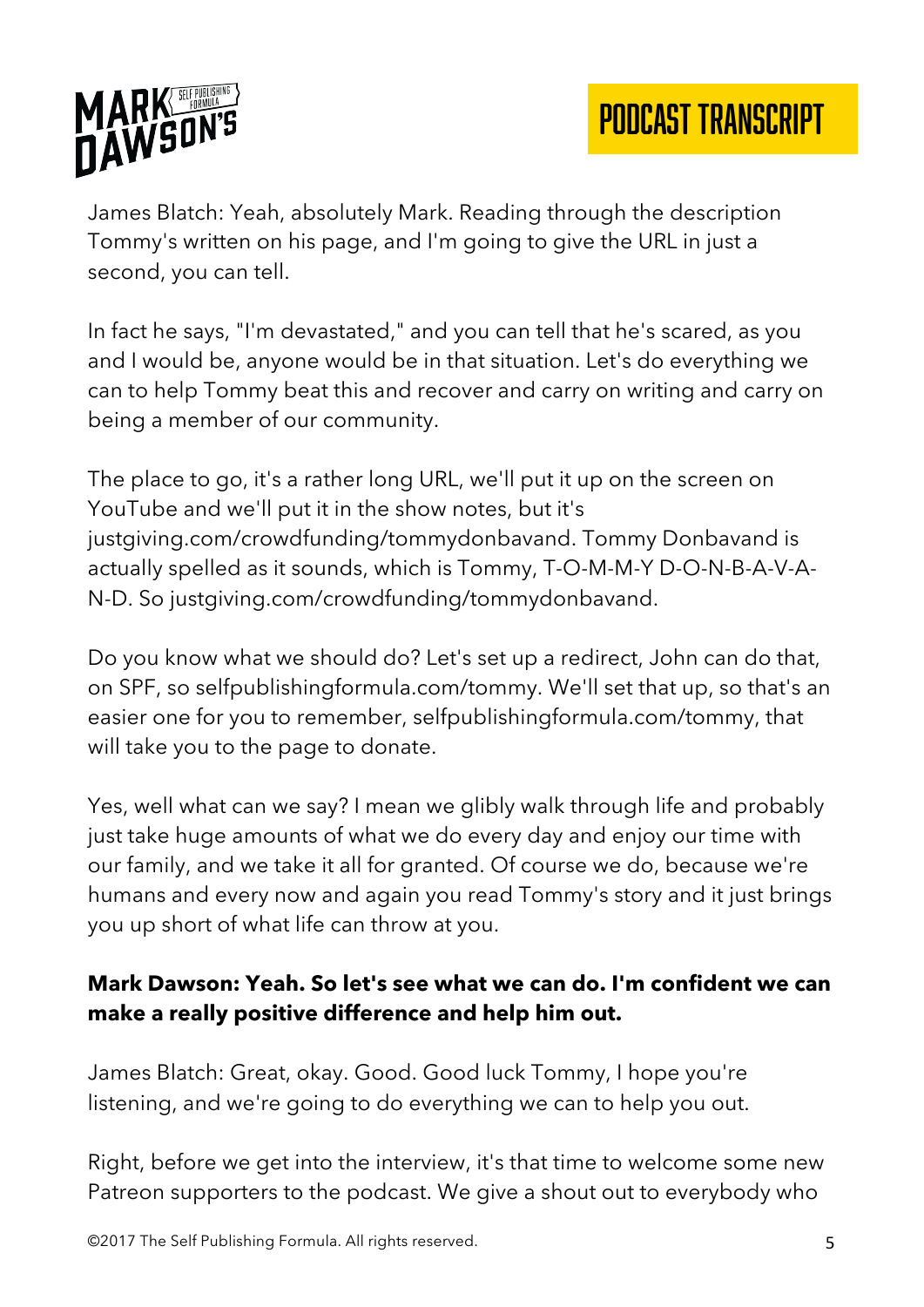

PODCAST TRANSCRIPT

becomes a Patreon support. Mark's going to have a cough. Did that very well, didn't hear a thing.

Mark Dawson: Thank you.

James Blatch: There's a lot and my pronunciation's going to be hilarious through this. Let's say hello and welcome to Al Dinova, to Amber Biseca, to Anthony Young, to Bea Shrimmer, to Claire Delaney, to Craig A. Hart, to Dana Killian, to Dahla Lark, David F. Berens.

#### **Could we announce something about David F. Berens? Shall we announce that?**

Mark Dawson: Have we announced it?

James Blatch: We haven't announced it, but we could announce it.

Mark Dawson: Yeah. Yeah, David applied for the first book lab, so we are currently taking one of his books to bits and we will be podcasting about that quite soon. We'll do that another three times this year.

All of these people James is reading out, if they're gold members, you are eligible to have the team that we've put together look at your books and provide hopefully some feedback that will help you and also the community, because a lot of this stuff is universal.

James Blatch: It'll be interesting actually, if you look at David F. Berens on Amazon, I think it's Hat Check, is that right?

Mark Dawson: Yes.

James Blatch: Hat Check I think is the book that we've taken, so you can have a look at what's there now, read the look inside, and these are all the things that are going to be taken apart by our experts very publicly shortly.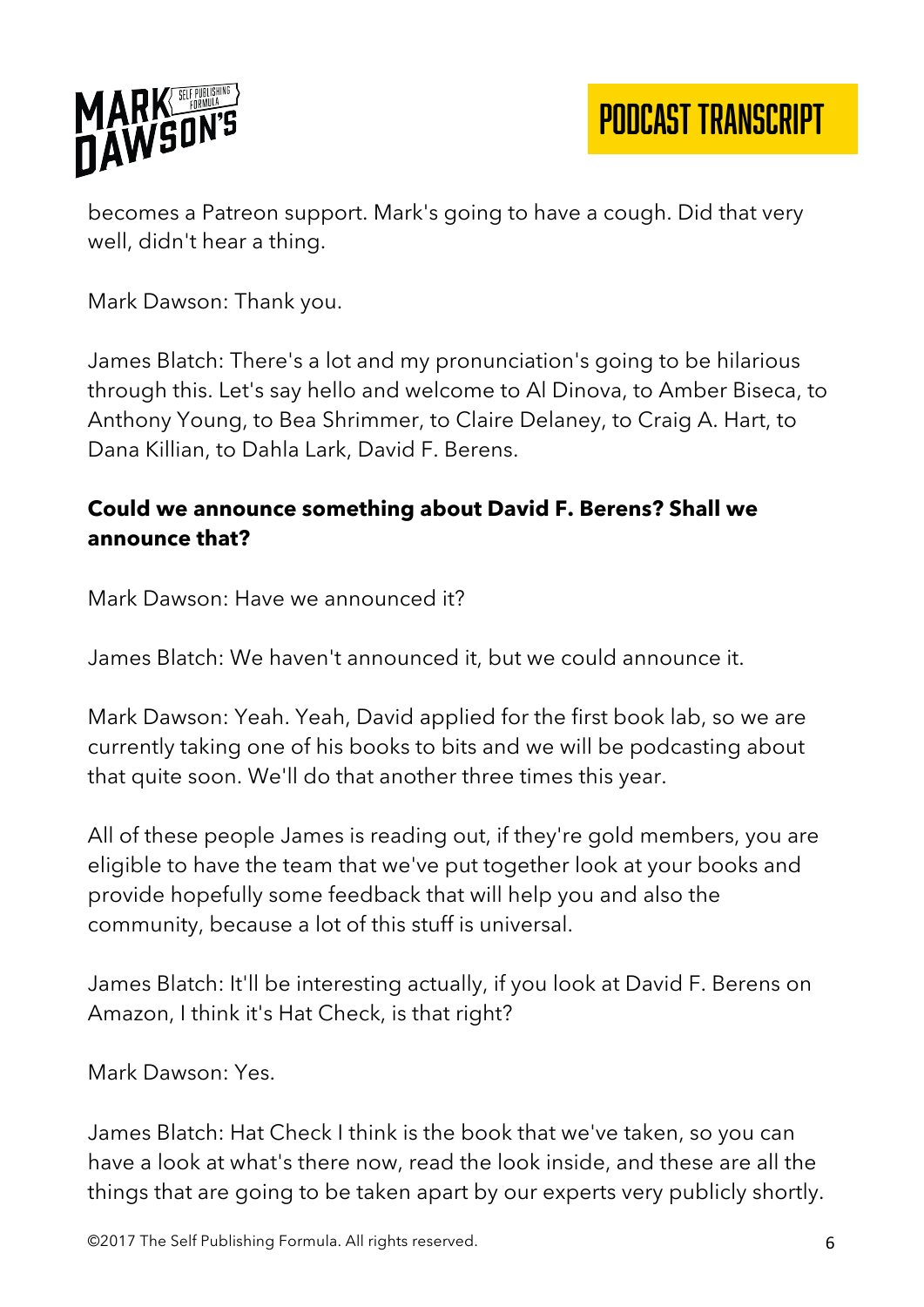

Let me carry on, say hello to Emily Divario, and thank you. Holly Starkey, Jack Erickson, Jane Kennedy, Gemma Brown, Jennifer Morgur, John Majoris, Kenneth Britts, Night and Day Publishing ... Night and Day Publishing, interesting name.

Lily Saint Jermaine. Kerov Jessica Rosco, Lucy Score, Melissa Banjack, Nini Hammon, hello Nini. We've got Patricia D. Eddy, Pip Cody, Robert Fessman, Robert Clark, Ron Yuroch, hello Ron.

#### **Do you remember meeting Ron in Florida a couple of years ago?**

Mark Dawson: Of course, I do.

James Blatch: Rory Maron, Shannon Kusmitch, Shannon of course we met as well, well we interviewed Shannon, head of the 101 launch I think. Good luck to you Shannon who I think is in the middle of reassessing her writing, which will be an interesting journey actually Shannon.

She's obviously a writer, she wants to write. She wrote a family story, which are difficult, they're difficult to market and I think she struggled with that. She wants to write so she's now taking a very practical approach, thinking what genre should I write in? She's getting some good advice in the group already, what do you like reading, you know? We can't wait to see Shannon moving forward with her career.

Taron Blackthron, Thomas Fowler, Vanda Writer ... Oh, is that a hand name? William Tyler Davis. There are all our new supporters on Patreon, and you can become a supporter on Patreon if you go to patreon.com/spfpodcast. Thank you so much for supporting the podcast it means a lot to Mark and myself, yes, and it keeps us going doesn't it? So good, right.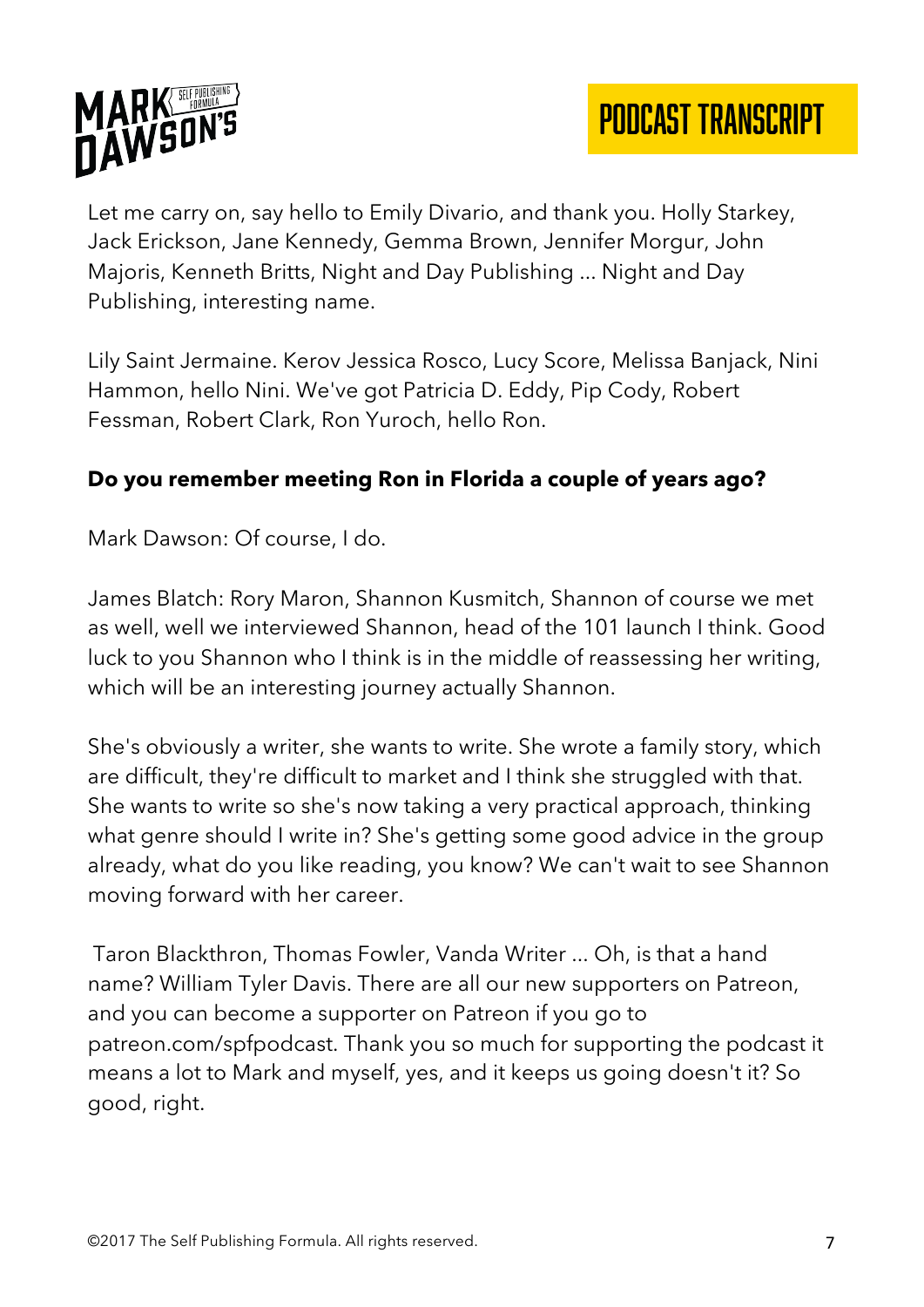

PODCAST TRANSCRIPT

Well let's talk to Jo, and then I'm going to ask you what exercise you've done this week when we come back. Okay, let's talk to our friend Jo about being a healthy writer.

## **Jo, I think most people know who you are, but just in case there's somebody who doesn't know who you are listening to this podcast, shall we do a recap of who Jo/J. F. Penn is?**

Joanna Penn: Aw, thank you so much. As Joanna Penn I write nonfiction for authors and I have the Creative Penn podcast, which some listeners might know.

As J. F. Penn I write thrillers and dark fantasy, and as Penny Appleton I actually write sweet contemporary romance. I'm a speaker and a blogger and all of that as well.

James Blatch: Okay. We're going to talk about I think a sort of area of wellbeing in general terms for writers in this interview, but let's have a little catch up if you don't mind, Jo, because it's been a little while since you've been on.

#### **I know one of the exciting things you've been doing is some collaborative writing, in fact in unusual places.**

Joanna Penn: In 2017, last year, four of us got on a train in Chicago, and between Chicago and New Orleans we plotted out a book, a dark fantasy novel, and then we spent a week in New Orleans writing that.

I must say there are wonderful pros and terrible cons when it comes to cowriting. It's very, very challenging, especially with a narrative arc. We took a character each and wrote four characters, but sewing them all together was a hell of a job and we only had a week to do it. That was a real challenge.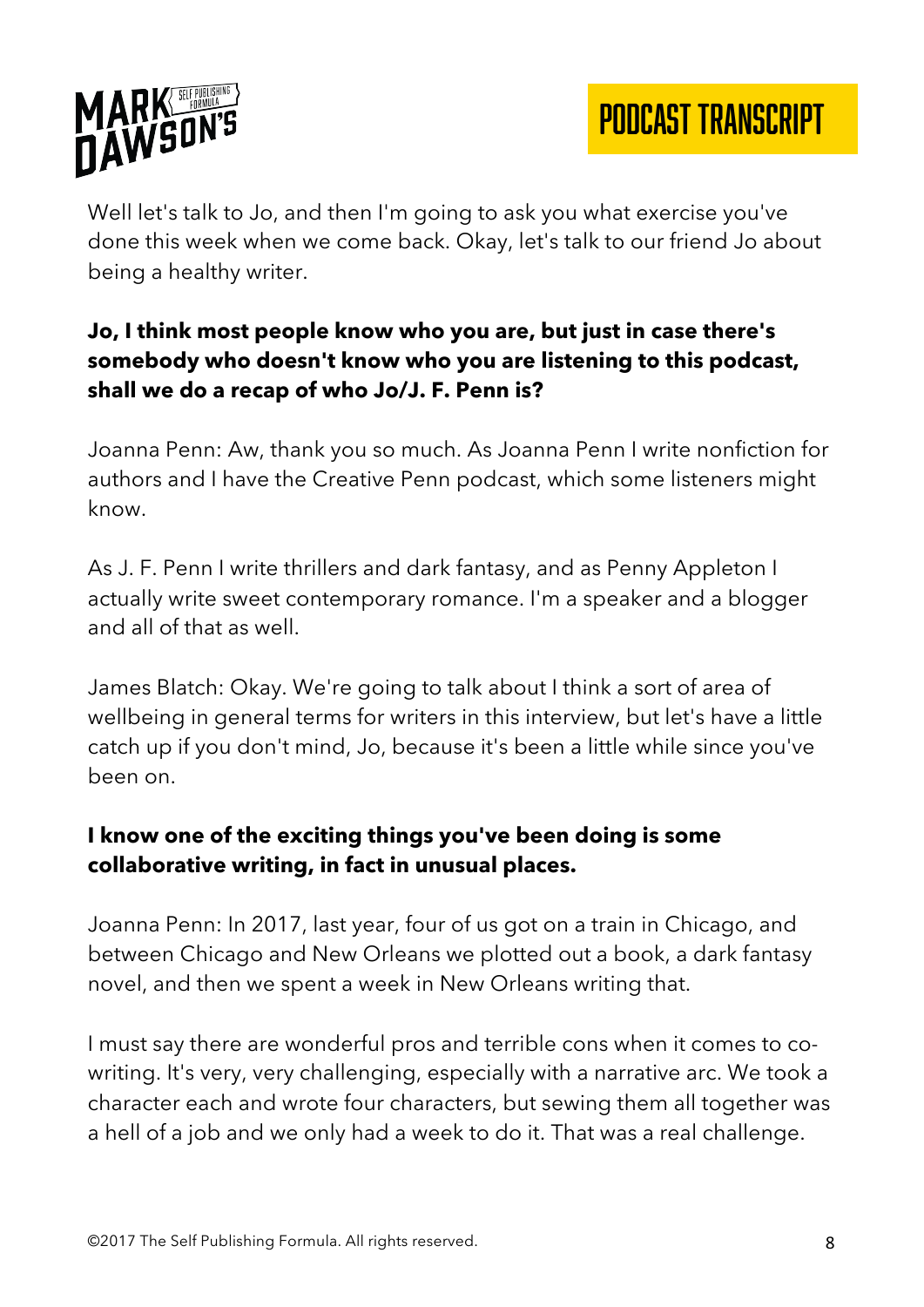



Whereas the other co-writing I've done, so with J. Thorn when we did Risen Gods, with my mum for Penny Appleton, and with The Healthy ... Oh actually, The Healthy Writer we alternated chapters, but generally I have a consistent voice with my co-writers.

What was so funny with American Demon Hunters: Sacrifice, was there was no way we were going to get a consistent voice between me and Lindsay Buroker, who writes just massively long fantasy books, and J., and Zach.

That was great fun, but I actually think that collaboration is a huge trend in the indie publishing movement, so I'm really glad to be doing more of it myself.

James Blatch: Yeah, we did speak to J. about this, it sounded a great episode. Now you just said that you did the ... I obviously talked about this with J., I'm trying to throw my mind back, but you did the character arcs. I can understand fleshing out the characters individually and then coming together.

## **I'm not sure how four of you separately plan an arc of a character without constantly talking to each other about the story.**

Joanna Penn: Well, I mean as in the arc of the story. So we plotted the story but what we didn't want was a repetition of the same story from different points of views.

So it's like here's my character, Sebastian in a carriage. We actually wrote it, the story itself is set on the train from Chicago to New Orleans, so it's very meta.

Basically the point of view is with Sebastian, my character, and then the skull rolls out the door, and then it's with another character. Instead of following Sebastian it's more like a visual, like 24, where you would zoom into a new character's point of view, but the narrative arc remains the same.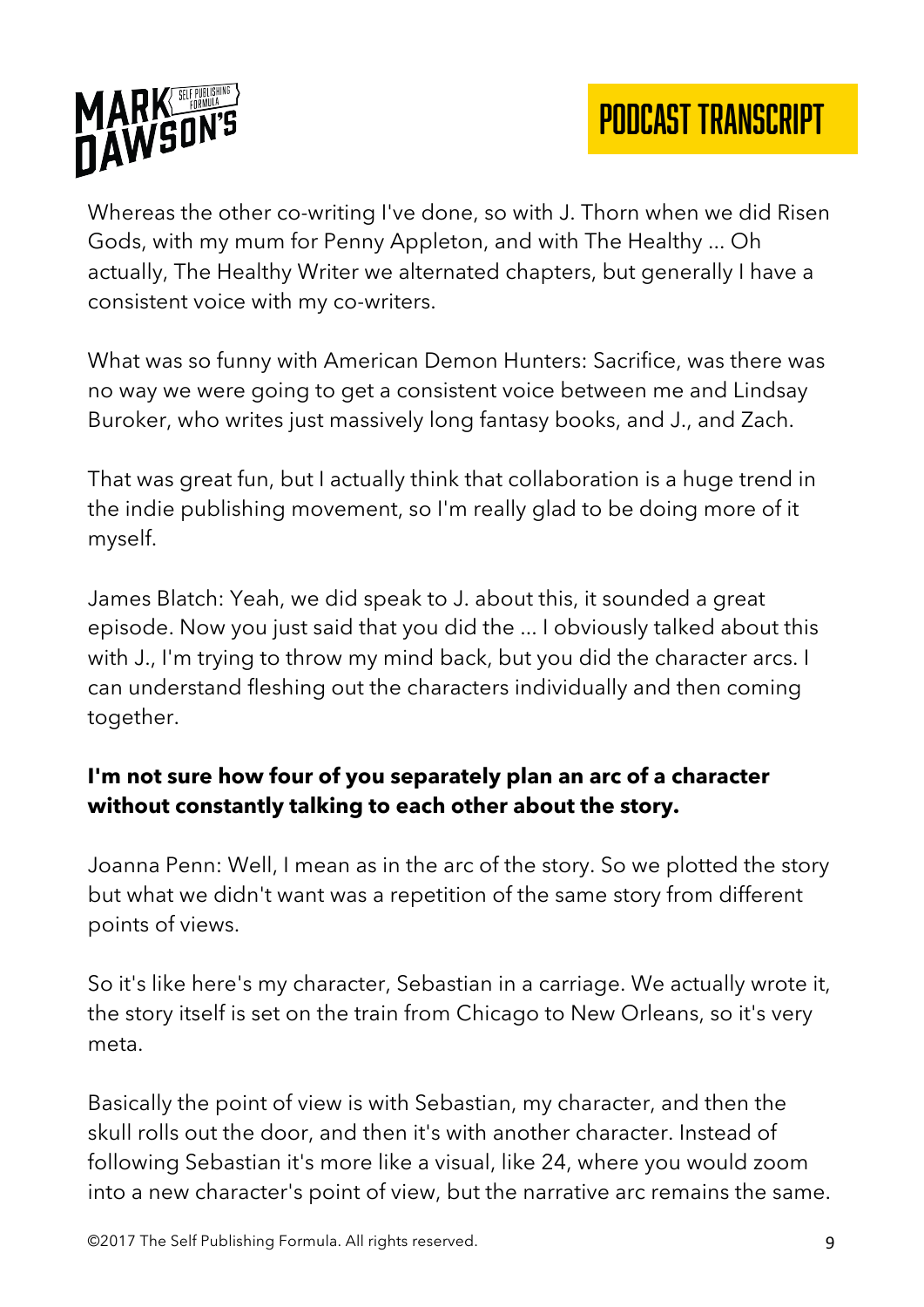

Whereas some novels written from multiple points of view might tell the same episode from different angles. I think that's what made it work.

# **James Blatch: You obviously did have to do a fair amount of actual collaboration as well as working by yourself in your room to get this together.**

Joanna Penn: We did. That was the beauty of all being together in New Orleans, was actually we were meeting twice a day. Because I had jet lag, which is a real bonus when you're flying west to America, I was up really early.

I got my words in before anybody else, and then they had to listen to me. It was awesome.

One tip I would say to people is you really have to let go of the things that you're not very attached to, and then when you are very attached, then you have to convince the other people that this is important. You learn to pick your battles when it comes to this type of thing.

The same with Euan and I with The Healthy Writer, because he's a medical doctor, writes for medical journals, his voice is so different to mine. I had one idea of what I thought the book was going to be, and it ended up being quite different because I adjusted to his style.

So that's one big tip for collaboration. Sure, someone has to be the leader, but really collaboration is about letting go of ego and coming up with a better product in the end.

James Blatch: Yeah. That's a really great thing to do. I remember thinking when J. was talking about it, that ... old-fashioned word is to call it teamwork.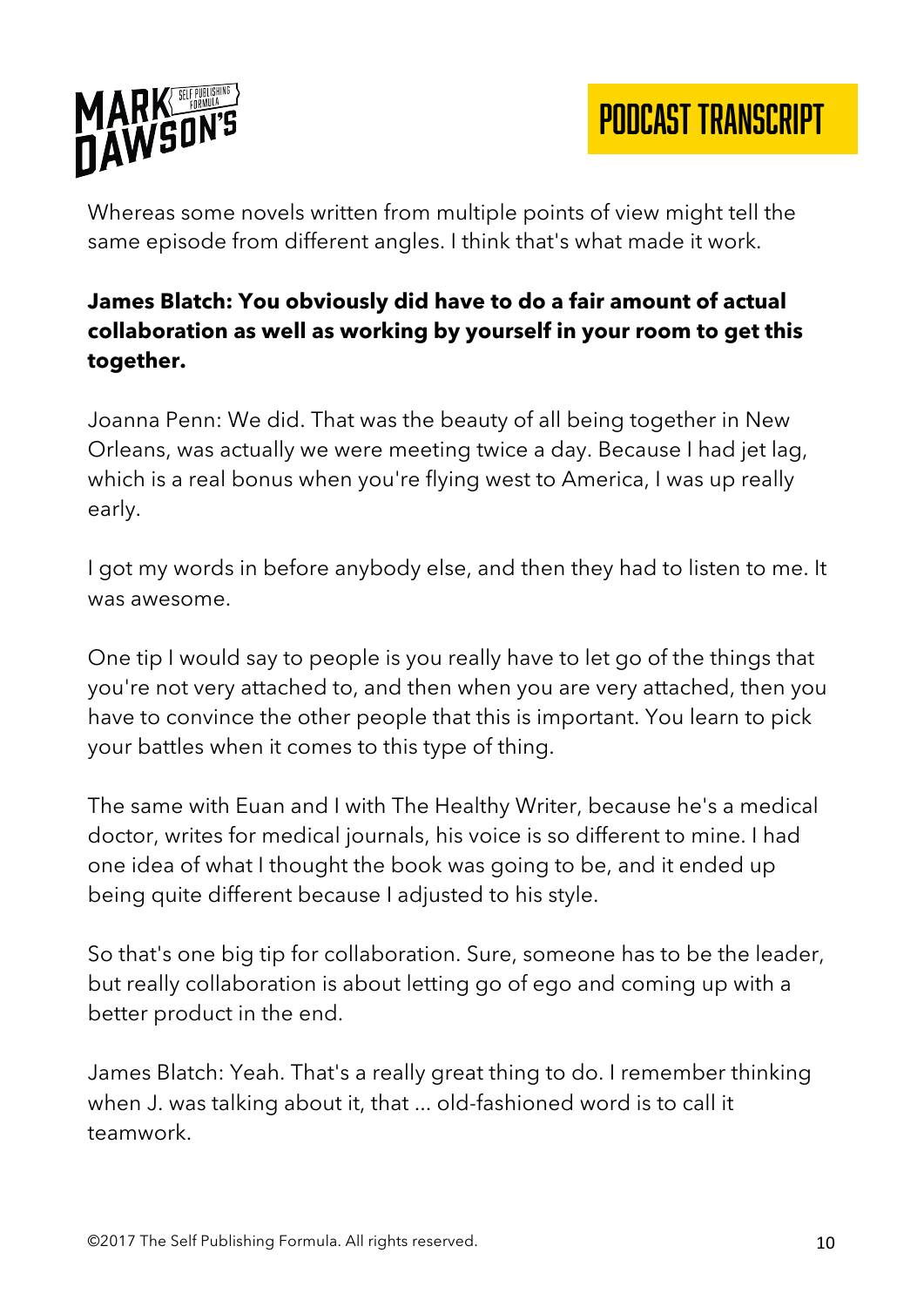

There's a reason why this is a bit of a cliché in the military and in the corporate world of teamwork building exercises and all the rest of it. There's a real reason behind that, because it's kind of the essence to getting stuff done, and not just in corporate or military life, in your family life and with your friends and stuff.

# **It's a really important part of being a human being I think, and existing.**

Joanna Penn: Yes. Although I think writers, part of the reason we write is we don't necessarily like all that. In fact when I worked in the corporate life I used to get feedback like, "You're not really a team player are you?" I'm like, "No actually, I'm not. I'm more of a lone wolf."

Jack Reacher is a lone wolf character and I love those bits in the Lee Child books. So I think that becomes the difficulty, is yes, I'm a lone wolf, yes, I create, how can I bring my strengths to this other person's strengths and create something that is even better?

I've been very blessed working with J., I've co-written now three books with J. Thorn and he's brilliant because he's so adaptable, because he's worked in music, he's a musician. I think authors don't get it as well as musicians.

What I'm looking at now, I'm working on a screenplay for Map of Shadows, I think because of the lessons I've learned around co-writing and collaboration because screenwriting and film is a much more collaborative process. You can't do it on your own.

Whereas indie authors, we can do everything on our own now, but it's very good to kind of think, "Well what can I do more with more of us?" Of course you guys do that at SPF, you're not just Mark, or James, or John, or Lucy, you're together, you know?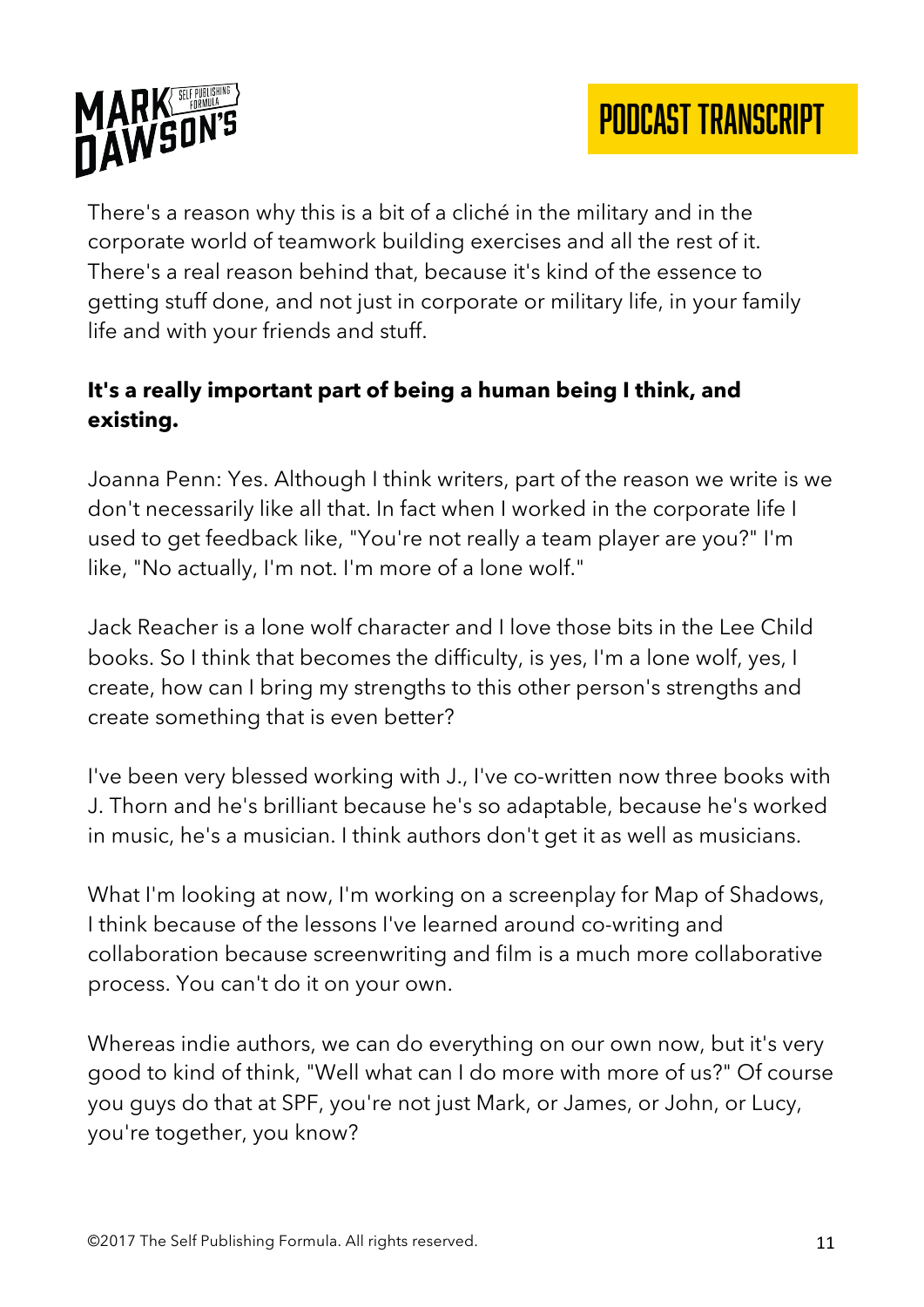

James Blatch: Yes, absolutely. I think I probably am a team player and I think it's a need for me to want to be in a team. It's interesting how personalities are so different between different people. I would be a very bad lone wolf assassin, I'd want a couple of people with me.

Joanna Penn: I'd be great.

James Blatch: Yeah, you would be good. Cold blooded, just go. Okay. That's kind of catching up a little bit with where you are, so quite a lot of writing.

# **The book production's been a bit of a focus of yours, and you are a bit of a polymath, is that fair? You've got quite a few strings to your bow.**

Joanna Penn: Oh yeah. I mean definitely. It's funny because you say, I did eight books last year which is the most I've done ever, and five of those were co-written. It was a big year production wise.

What's so interesting is right now I'm doing the screenplay partially because I feel a little burned out by writing books. I think that's been a really interesting learning for me, because I haven't been a high production person and I wouldn't have done eight without co-writing.

When you're doing eight different projects, as well as all the rest of the stuff we do, podcasting, speaking, traveling, life, I realized last year a lot more about how some indie authors have become quite burned out with this production process.

Part of the reason to move into doing a screenplay adaptation first thing of Map of Shadows, my latest novel, is to give myself almost a break from the book production process, because it's so different.

I'm loving it. I'm so energized by learning something new, by using the same story, because I love my story, I'm still in love with the book, but I'm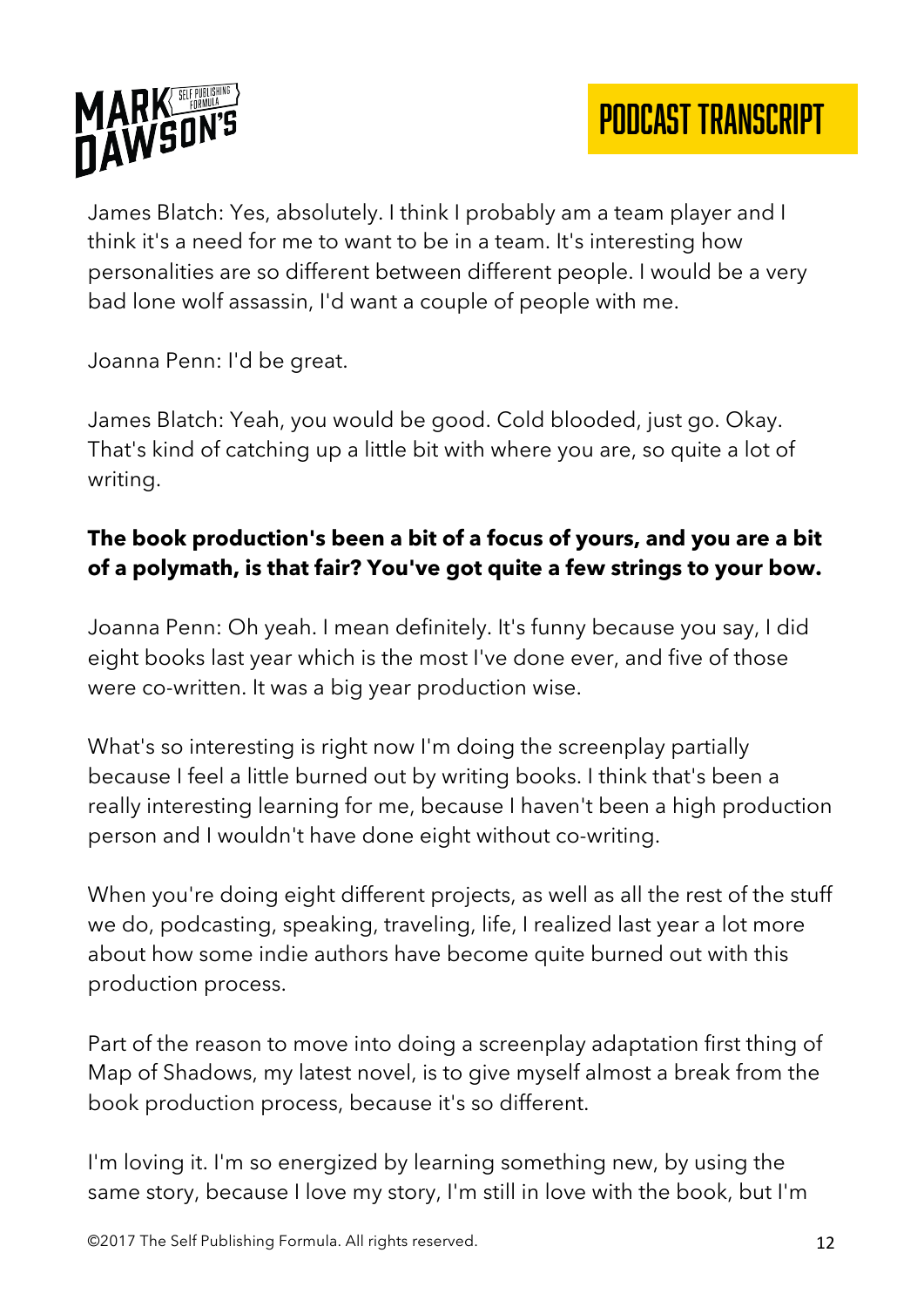

not really ready to write another novel. It's a really interesting process, but I feel like last year was a big year for my own development, and co-writing has been a big part of that, moving into romance which I never expected to happen.

It has been a big year and big year for production. This year will probably be just as big, but I also want to do a couple of screenplays and start the adaptation process too.

#### **James Blatch: Was the focus on production last year, what was driving that? Was it commercial?**

Joanna Penn: No, not at all. Although I'm a business woman and very proud of it, my writing, I don't have a production schedule really. I know what the next book will be, but I don't have a whole year's worth of production.

My mum and me ended up doing three novels, sweet romance, basically because my mum is now retired and she loves writing, so she turned into a nutter writer. I was like, "Okay mum, whatever, we'll do it."

So I did a lot of work with her. Also, The Healthy Writer was not planned at all, it was not on my 2017 plan. Then Euan pitched me with the idea. That was a surprise. Map of Shadows was probably the only book I had planned.

It's quite interesting how some writers are very organized around, "These are the books I'm going to write for the next x years." For me, I kind of have this rolling hierarchy in my files on my computer, which is the next book.

I move things in and out of the next book for each author name depending on how I'm feeling. Also, I guess depending on the promise to the reader.

I have to write another ARKANE novel, ARKANE number 10, which will be set between New Orleans and San Francisco. I've written the notes on the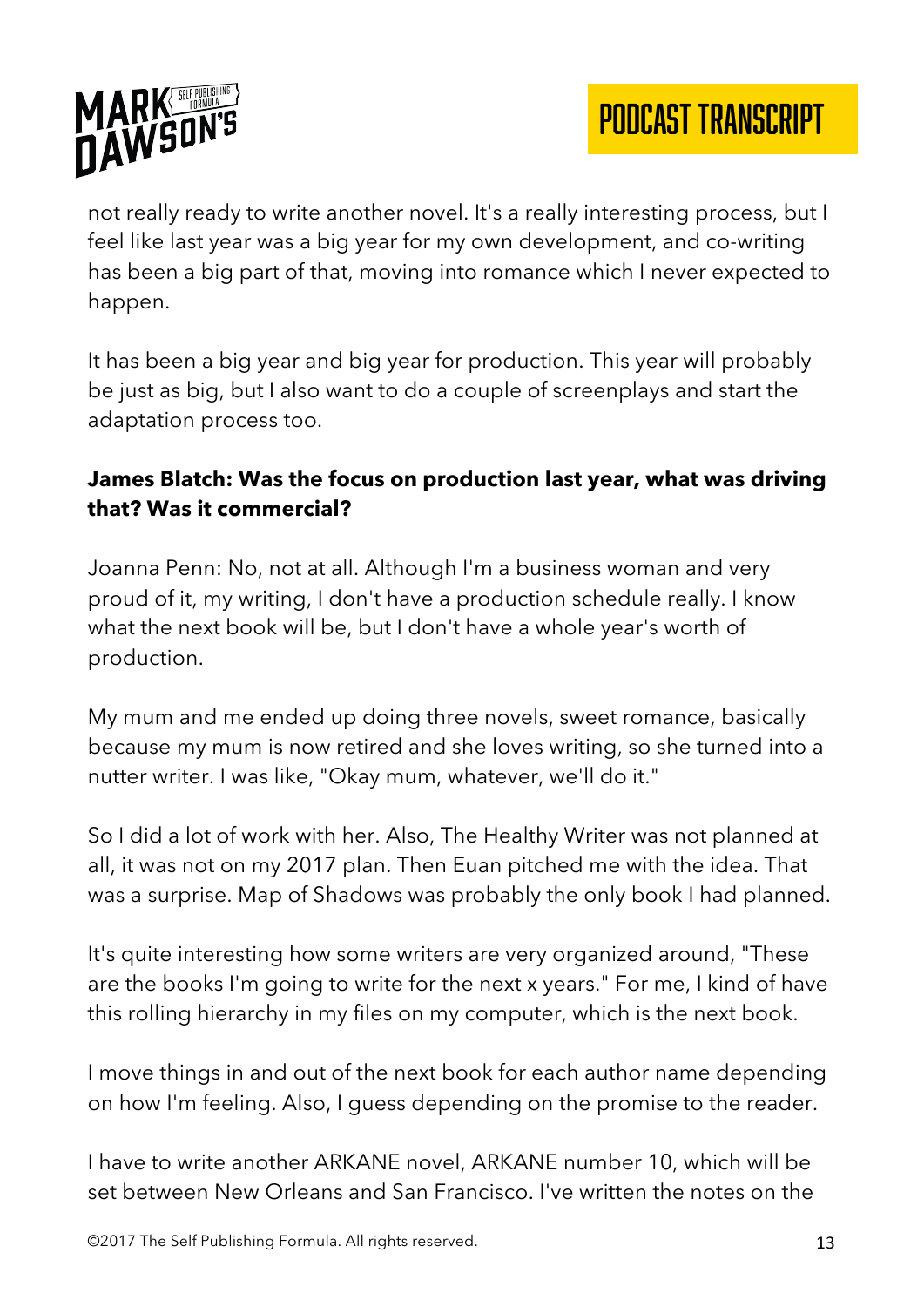

plot, I kind of know what it's going to be, but that has to be my next novel. I'm not quite sure on the others.

I think it's very important, when you're doing this full-time, to make sure that you're listening to the muse, and I'm very much driven by the muse, especially for J. F. Penn, my thriller name.

I don't write to market for J. F. Penn at all. I think that would be ... I just would have to go back to the day job for me. No, I have to love it, basically.

#### **James Blatch: You don't want it to feel too much like work at any point.**

Joanna Penn: No, and in fact this has been another big thing for me, I've really changed my focus. Anything that is considered work or feels like work, I'm trying to outsource as much as possible.

That's another reason I'm able to create more and was able to create more last year, and why this year I'm getting a lot better at saying no. I'm doing very few speaking engagements this year, I did quite a few last year.

Although I love it, it's work, it really is hard. I find it so hard and it tires me out. This is part of the introvert thing, obviously. I'm doing a couple of conferences this year, I'll be at NINC, I think you'll be at NINC as well.

James Blatch: Yes.

Joanna Penn: Yeah, but that to me will be hopefully less work and more engagement with other authors and things like that. I think we have to be very sensitive.

For the listeners, whether you're doing this full-time or whether you want to do this full-time, you have to run the business of being a writer, and then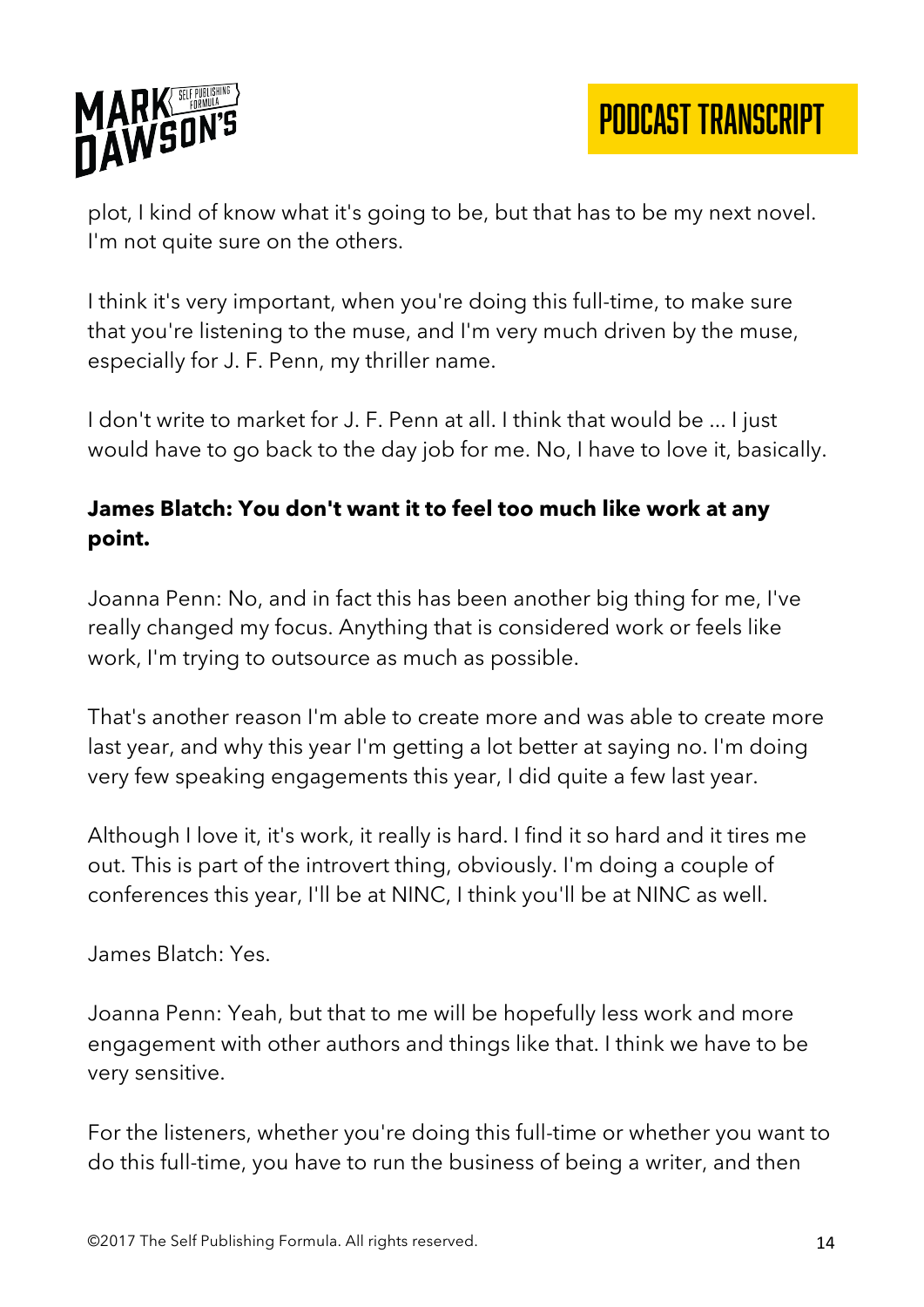

you have to look at the creative side, but you have to make sure that you don't turn this into another day job, otherwise what is the point?

I've instituted weekends, which is new for me. Something that I learned from The Healthy Writer, because another thing that happened with the kind of burnout is, it's because I work so hard. It's like, "Okay, well how do I balance working hard, but working hard on the things that really matter to me?"

Which is building a body of work that I'm proud of over the long term, because I'm lucky enough now to be financially secure in many ways, and so I'm really focused on how can I make this the best creative life, focus on creating the best creative work and spending my time doing stuff I love.

James Blatch: That's brilliant. We had Kitty Bucholtz on recently to talk about time management, and reflecting on some of the things she was saying, I think I worked out that I'm working more hours and taking less leave than I've ever done in my life.

Yet, most of my friends look at me and slightly take the mickey because they're trudging off to get a train in the morning, and they say, "Oh yeah, what time did you get up today? How was your afternoon nap?" And so on. They'll never listen to me, they have no idea how much work goes on at the moment.

Joanna Penn: Well and that's the thing, but at the end of the day we are our own boss. I mean you have it slightly worse because of course you have a whole team.

James Blatch: Dawson.

Joanna Penn: Yeah, you have both Dawsons, whereas I am the boss here, there's me and my husband but I'm pretty much the boss. If I decide on a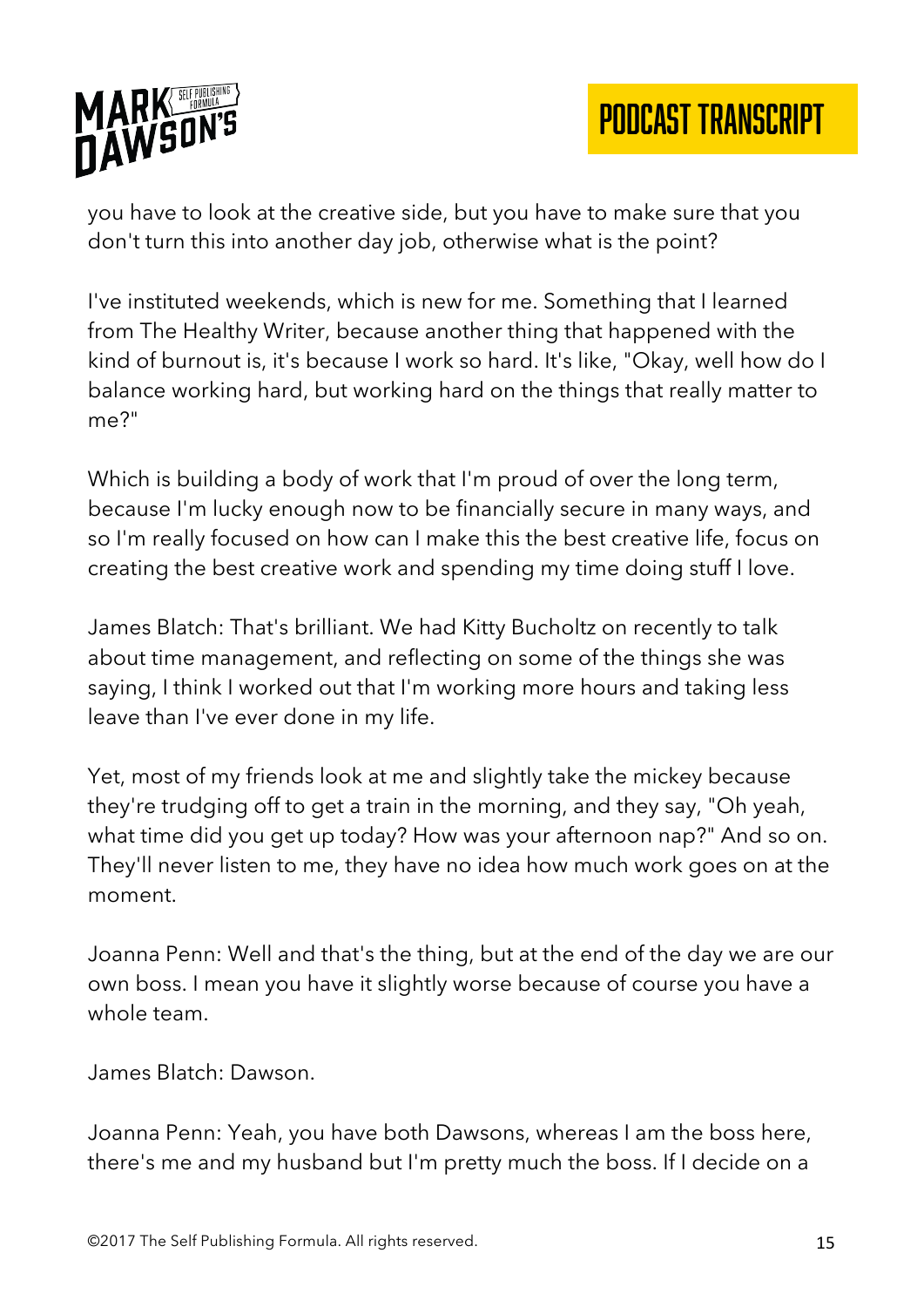

PODCAST TRANSCRIPT

new project ... I mean I'm very ambitious as you know, I've talked about this before.

I am ambitious but I'm creatively ambitious more than anything now. I really do want to win a literary prize, I do want to be on the lists of top authors, I do want a film made, I'd love to win an Oscar for a screenplay, hell yeah.

I have those ambitions, and that part of the healthy writer is how can we achieve our creative ambitions while still looking after our physical and mental health, because you're not enjoying the journey unless you are happy along the way.

As you say, actually I've worked harder over the last ... Since I left my job in 2011, and I guess before that I was doing both jobs, doing both at the same time, but yeah sure, absolutely, you have to work damn hard when you're starting a new business.

At some point you have to move into a more maintenance mode of, okay, well is it worth cranking this out for the next 10 grand, or the next 50 grand, or 100 grand, or am I actually really happy?

What's so great, I was at yoga earlier. This is another big shift and I'll bring this around, the phrase time management I've started to have a problem with, in the same way as diet and exercise. Because these words tend to have quite a negative connotation and they feel like punishment.

What I've started to kind of reframe it as is instead of diet, it's just nice food, food that makes your body feel good, not necessarily your taste buds, but your body.

Then instead of exercise thinking about movement. Every day now I move, I do movement. That might be yoga, or a walk, or a really long walk, or something like that.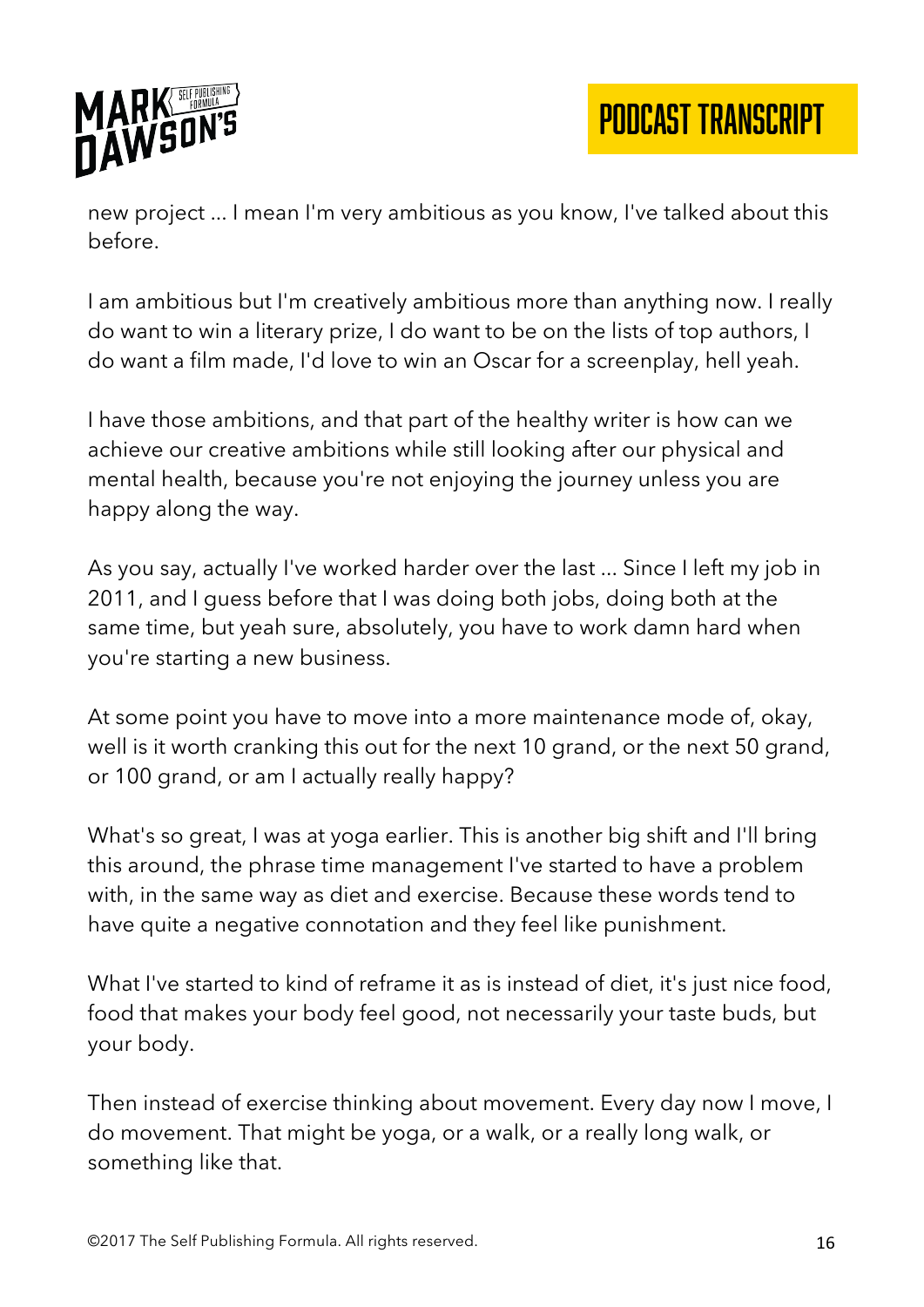

For food, it's yay, I love healthy food that makes me feel good and I have portions for the size of the woman I am, or the woman I'd like to be.

Also, time management, it's okay, not how do I fit more in the day, and I could fit more in the day if I didn't do a two hour yoga class, let's face it, but how do I fit more of what's important in my life?

On the wall I have all these different things and one of the main thing is create a body of work I'm proud of. I wrote that years ago, but that body of work also includes our body, our physical bodies.

So often as writers we concentrate on our brain as the most important thing, but actually the body is not just something that carries around a brain, it's the best brain hacker and the best way to make your brain work better, is to deal with your physical health. I've been having these real come to Jesus moments around these issues, you can tell, in the last year.

James Blatch: One of the results of that is The Healthy Writer, the book, so let's talk a little bit about that. Sounds like it grew organically as an idea from you, rather than you sitting down and thinking, "I'm going to do a self help group, self help book," or whatever you might want to categorize it as.

#### **Tell us about the collaboration as well with Euan**

Joanna Penn: Dr. Euan Lawson, he's a British author. In fact it was his idea. I spoke in November 2016 in London, at an event in London. Euan was in the audience.

Then over the January he heard me talk about wanting to become a healthier writer, and he emailed me and pitched the book. Now, obviously we all get pitches every day, and do we listen to most of them? I mean no we don't, because a lot of them are not a good fit.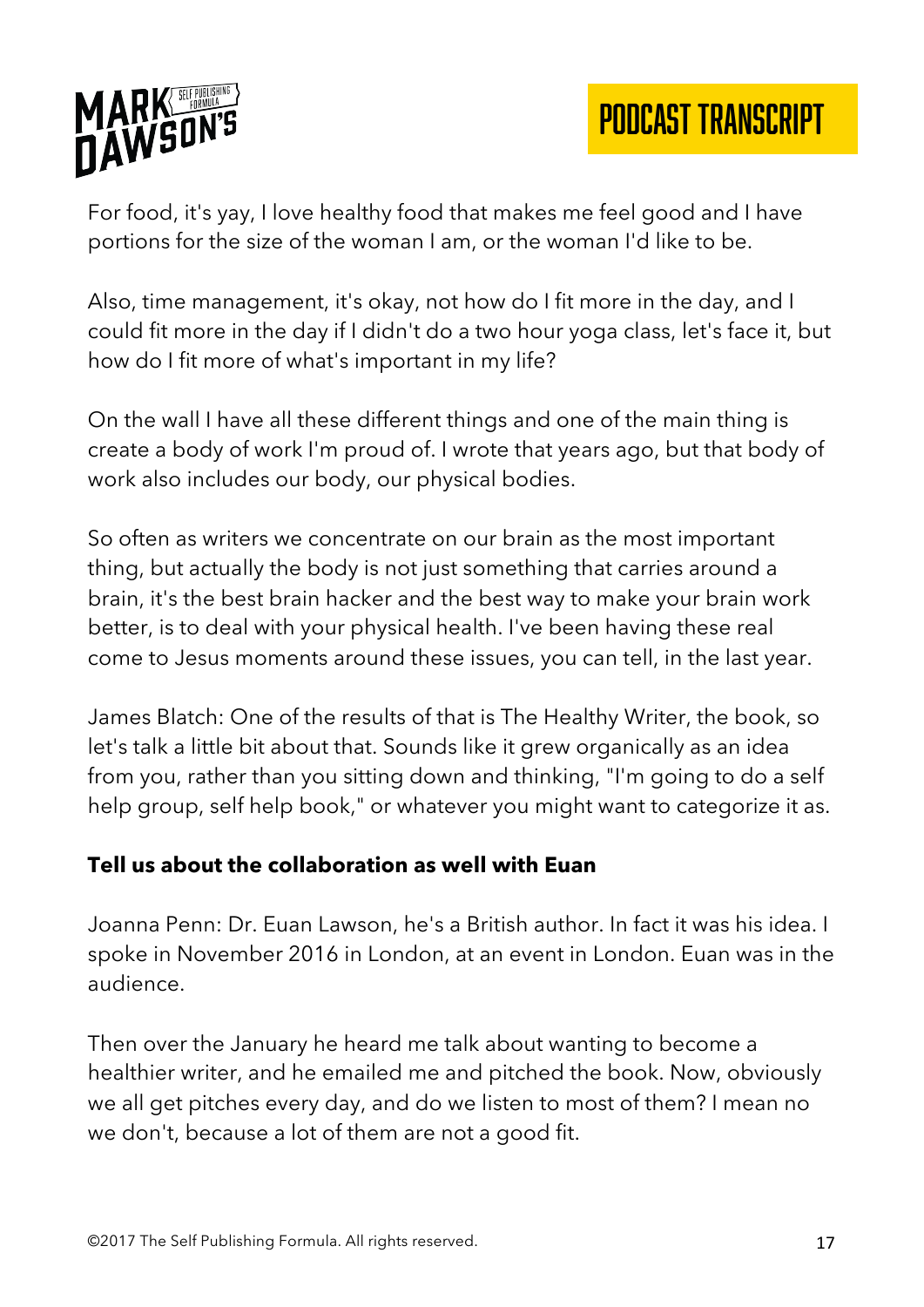



I read this and I remembered Euan from the event, and I was like, "Okay, this is interesting." So I actually set him a task, I said, "Well write me a chapter and I'll see, because this is quite a big deal."

Because I knew that I would be doing a lot of the marketing. I have an audience, he doesn't. He's a British GP. He did the chapter and then we started to brainstorm table of contents and then I just went, "Yeah, we can do this."

Then probably the big turning point when I decided, "Okay, I'll start talking about this in public," is when we did the survey. We did a survey of over 1100 writers on the podcast and on the blog, and well the survey was for more people, that's how many people responded.

It was incredible how much physical pain and mental health issues there is in the author community, ranging from back pain, neck pain, arm, RSI, headaches, migraine, eye strain, to mental health issues like depression, anxiety, loneliness, which is so sad.

As well as being overweight, let's just get it out there, because of the sedentary lifestyle that we end up doing. People who are sitting at their desks writing for 10 hours a day and sometimes more than that, and then people who have essentially broken their bodies on this wheel of writing.

Through doing that we split the book into two halves, so the unhealthy writer, all the things that can go wrong, and then the healthy writer, how you can fix it and how you can make your physical health much better.

James Blatch: Yeah, this whole area's going to resonate I think a lot with people listening, and it comes up time and time again in interviews.

I also suffered from, when I was a BBC reporter I was out and about a lot, and then got a job in the BBFC in London which was very sedentary. I had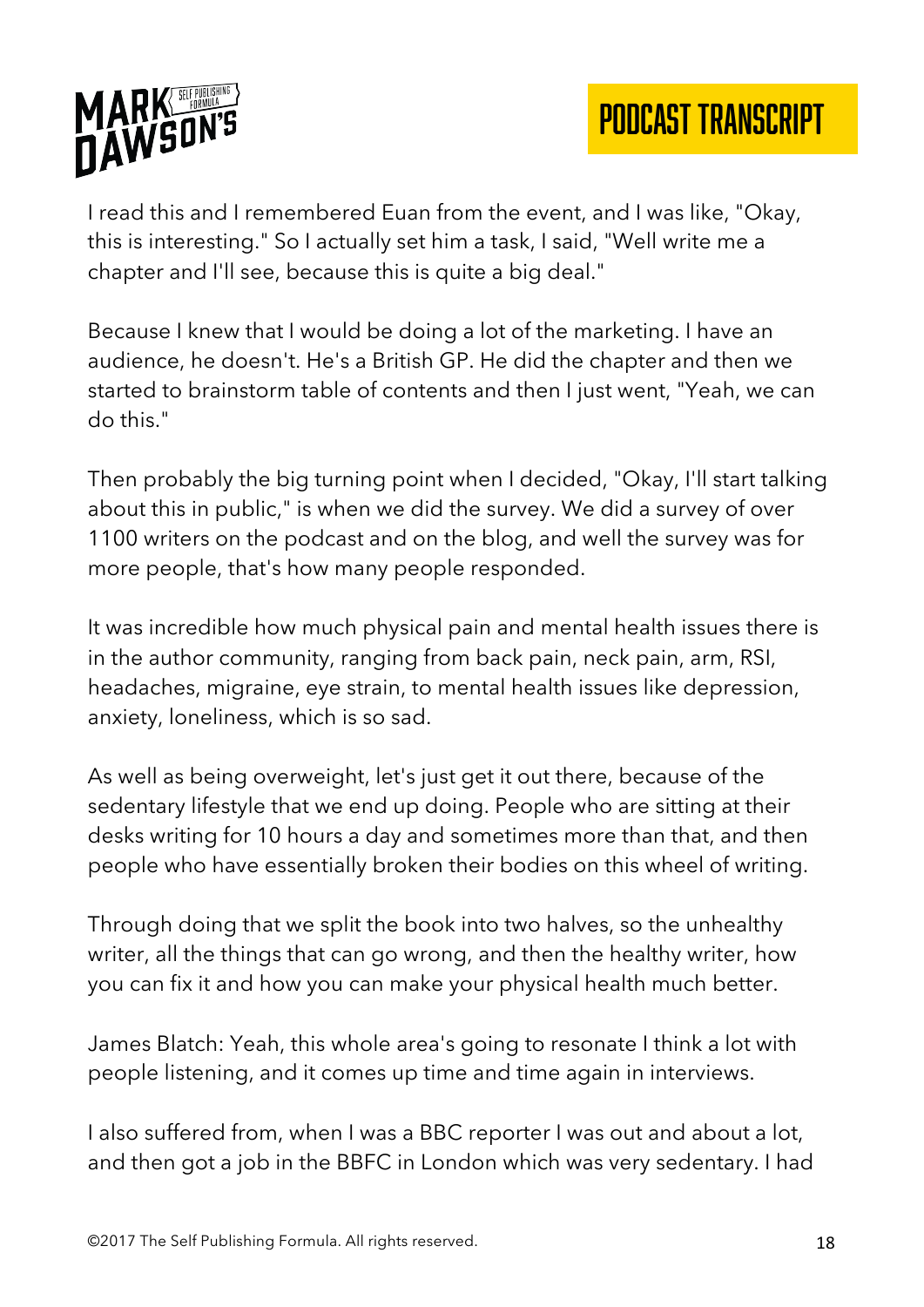

the worst back pain I've ever had. It was funny how I just thought, "Oh, it's that stage of life, I've suddenly got into my 40s and I've got back pain."

It was entirely to do with sitting down all day. I came away from that job after seven years, I now have a sit, stand desk, and walk like you are, I have a dog as well so I go walking as much as possible and do a bit of exercise.

That pain comes when I've been stupid and picked something heavy up without doing it properly. That was a bit of a surprise to me and I think how many people go to work and sit down all day. I mean just that one thing has made a tremendous difference to me.

Joanna Penn: We're both right now standing up as we're doing this interview. Obviously in the book we talk about it, I've got some photos coming on the blog soon of my set up and Euan's set up.

You're right, it makes such a huge difference to have a sit, stand. I think going to 100% standing can also be bad, but I also have a Swiss ball, you have a laptop stand, a separate keyboard, there's just a number of things that you can put in place that can really help you.

Then I think also taking breaks. What's so funny, I remember in the book Euan was like, "Yeah, you can take breaks from your computer, but are you taking a break with your phone?" Are you walking away from your computer going, "I'm having a break now." And are you then spending 10 minutes looking at Facebook on your phone or whatever? These are the types of things to think about.

Again, as you say, many people are at the point of really quite crippling pain, and what I would say to people is you can reverse the situation.

Some of my own personal chapters, so I have some very personal chapters in the book, one is about my kind of five year journey of back pain. At one point I was in hospital with suspected spinal tumors, it was so bad. I was in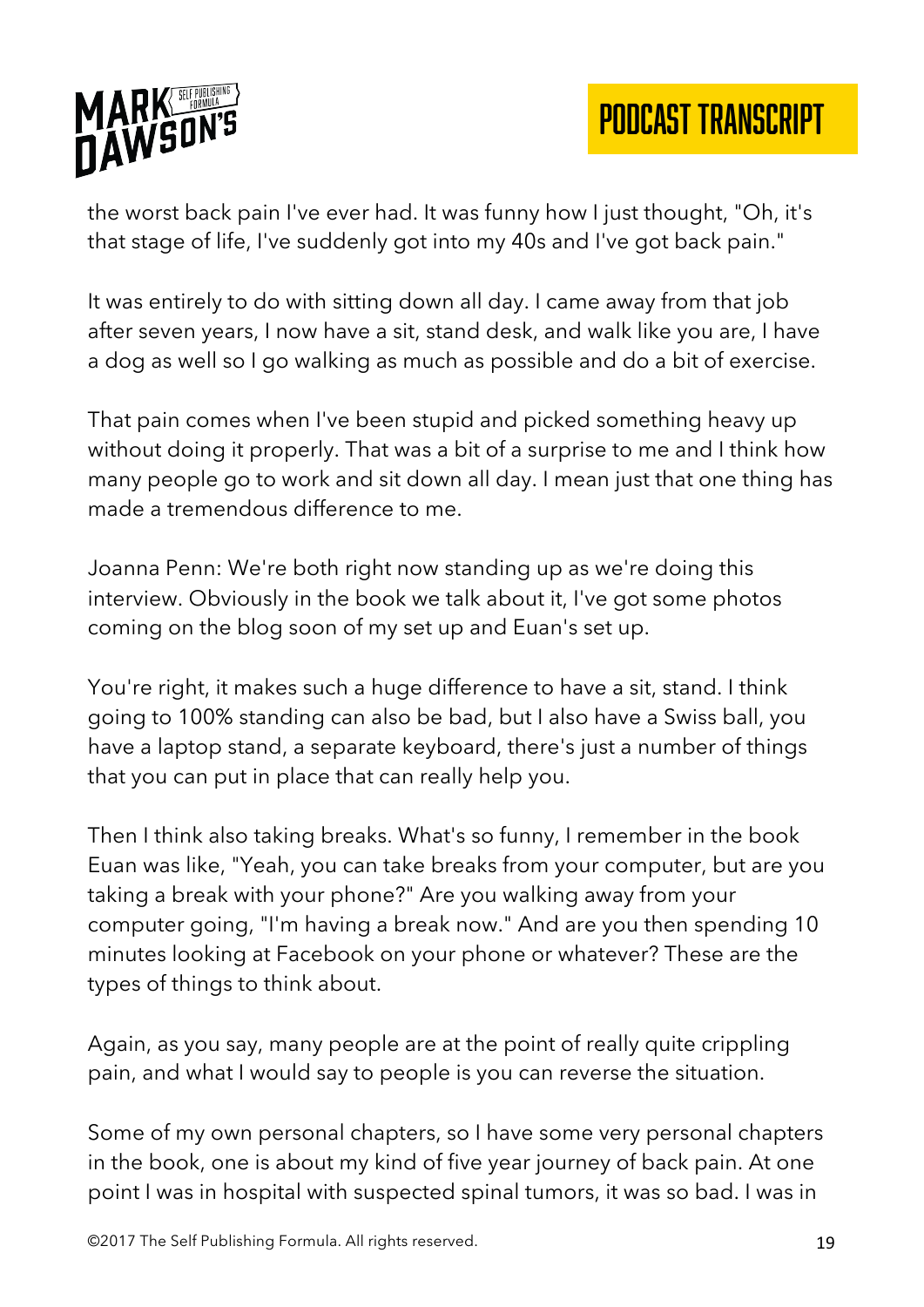

the whole scanner. I didn't have it, and then over a process of years basically now it's I'm fine, and I do yoga, and I walk, and I stand, but you have to do all these maintenance activities.

It's a bit like writing, you can't just write once and that's it for the rest of your life. You actually have to do this, use your body every day, which is why I find yoga now really good. I think that's really important, is that it's a consistent journey over time.

The other thing I talk about is my letter to sugar, which has resonated with a lot of people, which basically last year I self diagnosed myself as an addict and my behavior was as an addict. I was very unhappy with that.

It wasn't just the weight gain from sugar, it's the link with Alzheimer's is the biggest scare for me. When Terry Pratchett died, wonderful British fantasy writer, of Alzheimer's, it's my biggest fear. I'm not scared of dying, I'm scared of Alzheimer's and dementia.

The link with sugar is being proven lots, there's lots of resources about that. I was like, "Okay, I really want to give up sugar, but I am an addict, how am I going to do this?" So I went, I had some psychotherapy, but the main thing was I made the decision.

In that letter to sugar I basically say, this is why I have to stop this. It's been a real journey for me actually. I'm still, just so people know, I'm not a paragon of health at this point.

## **James Blatch: I'm interested to know how much sugar, when you say you've cut sugar, you've cut it out of your coffee and you perhaps don't eat Mars Bars, or is it completely?**

Joanna Penn: Well no, I mean as in I drink black coffee so I don't have milk, which is sugar.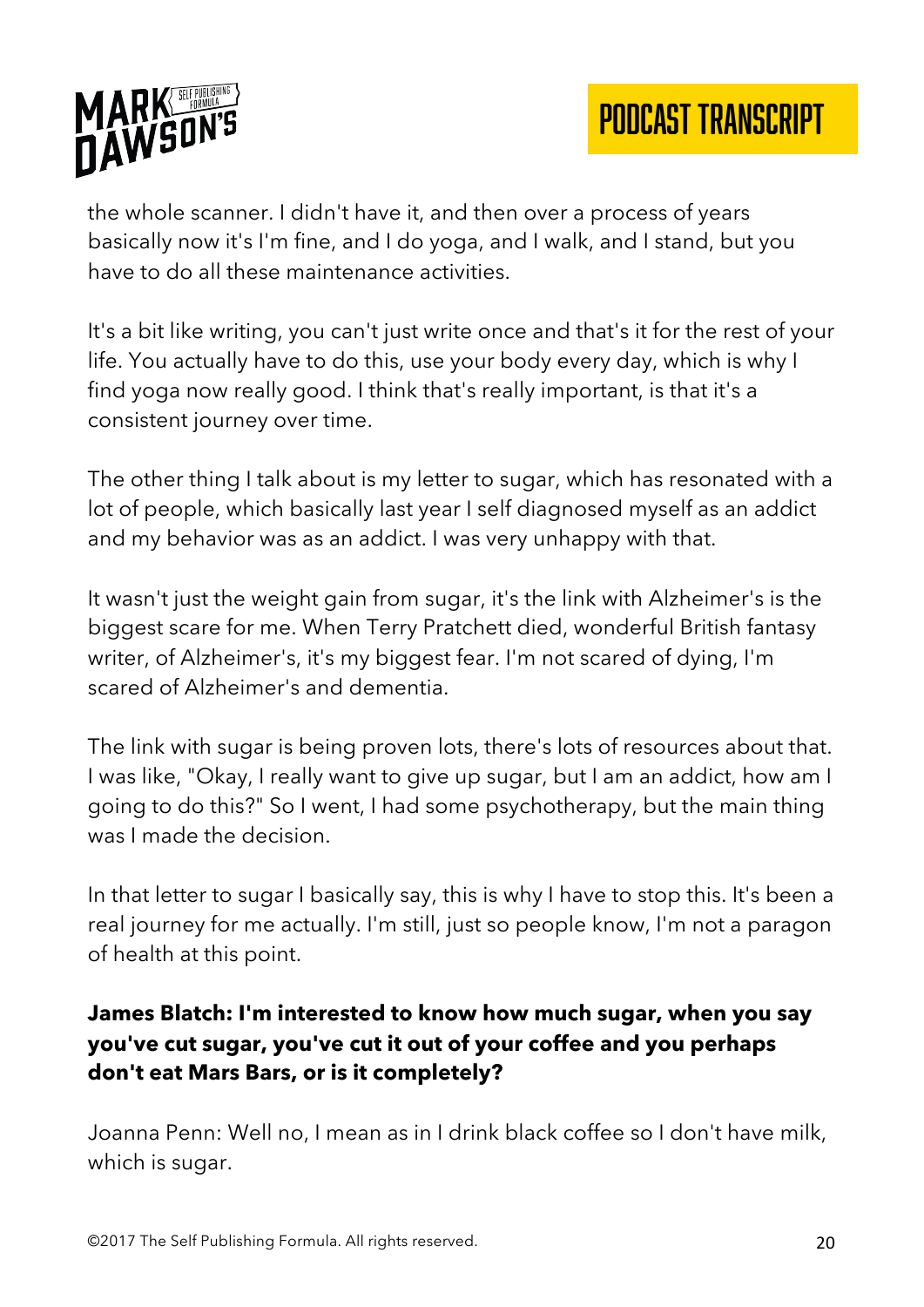

James Blatch: I've got to cut out milk as well?

Joanna Penn: No, no, you don't have to. I'm just saying there are things-

James Blatch: I'm addicted to sugar.

Joanna Penn: It's also the behavioral things. For example, if I have milk in coffee, it actually does give you a slightly sweet taste that then I feel like I should have a cake with it.

Whereas if I have black coffee, and I switched to black coffee, it only took a few days to get over how horrible it was and now I love it, but that's one behavioral habit.

That's another thing, so I now have been looking at habits a lot more. The habit of, so I write in a café for example, and what I've done is move around the corner so I can't see the cake cabinet.

James Blatch: I like it.

Joanna Penn: Because I'm an addict. It means I still want it. What's so interesting, things like, well I've just changed my taste buds over a period of time.

I will still occasionally have some sugar, but I don't actually really like it anymore, I haven't had chocolate for ages, I've changed my stance on red meat and to vegetables.

I think that's the other thing, you have to think about your health as like layers of an onion, so right now, people listening, what is the number one thing that is wrong with your body? Whatever that is. Say it is back pain. Then the first thing to do is start doing the things to sort out the back pain. For me, like I said, it was a five year journey of sorting that out.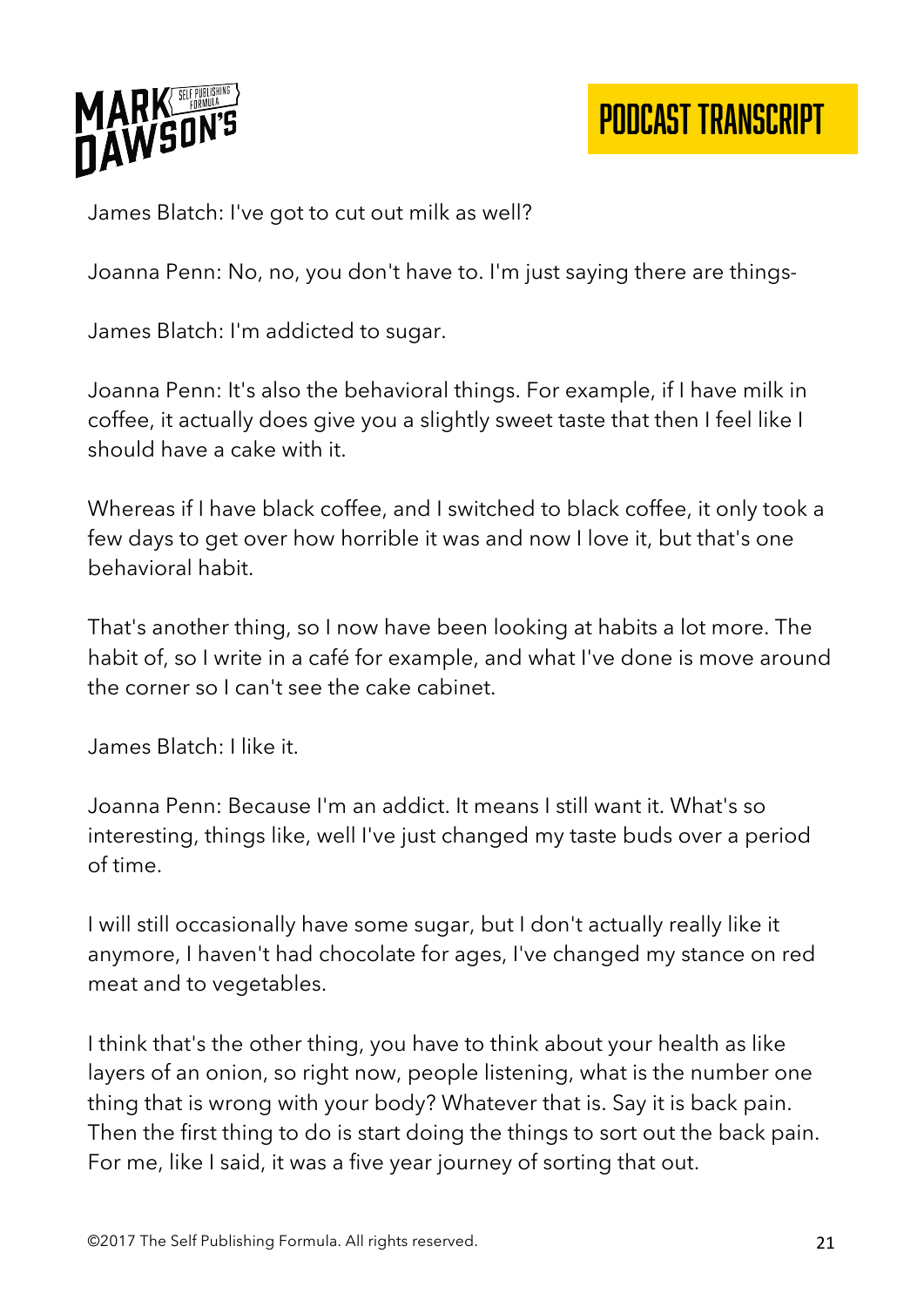

Then last year it was, okay, now I'm ready to tackle my weight and my eating habits, so then I look at that. Or headaches, or migraine, or loneliness.

How do we tackle each of these things in turn to make our life holistically better? Because this is the thing, we don't have a long life, so let's make the best of it, both in our writing and creativity, and also in our health and wellbeing.

James Blatch: I think that's my biggest motivator in this area, is the old John Lennon phrase that life's something that happens while you're making other plans. Where I am now with the kids growing up, it's exactly what it feels like.

I can feel the years slipping away. The kids have gone from three and five year olds, they're young teenagers now, and they'll be gone. It's a funny thing, we were thinking about doing some work on the house for more space, and Jill and I looked at each other and thought, "Well it's going to take a year to get this done, and what are we actually doing this for? They're going to be at university and gone in three years time."

## **That's frightening to me. So I want to be living now, I want to be enjoying now.**

Joanna Penn: This is the thing, you have to decide on your priorities. Around my movement, up until ... I mean even since I saw you in November, I've made huge changes. It's been a little bit at a time, then some bigger bits, then some bigger bits.

It's quite surprising, but you have to kind of make that time in your schedule to go through the process. At the moment with my movement aspects, because I'm training for a double ultra marathon in March, I mean I'm doing between 10 and 20 hours of movement a week. My walks on a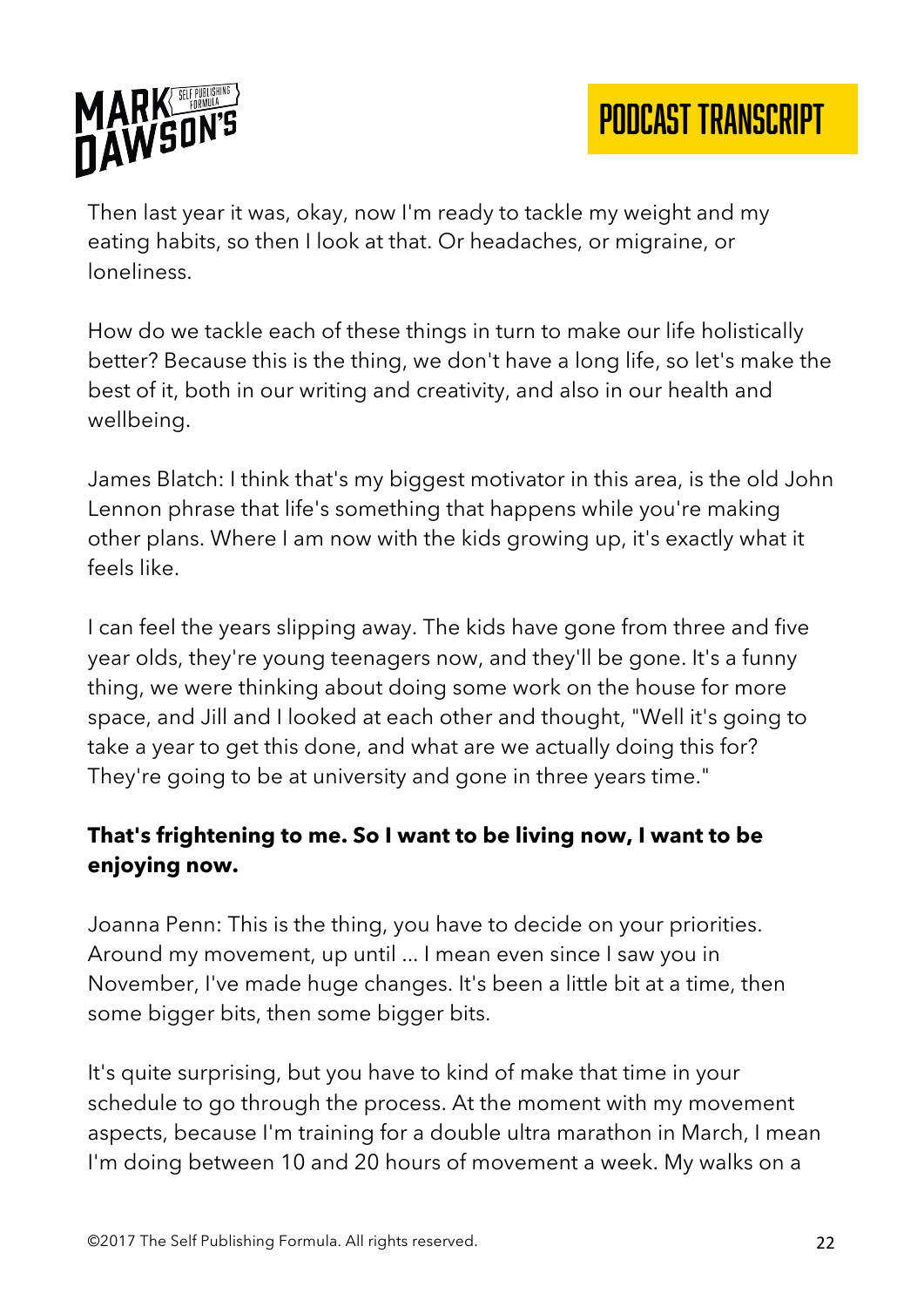



Sunday are six hours plus. I used to feel, "What a waste of time, I should be writing, why am I being lazy? I should be working harder."

The thing is, if you read productivity books, what they'll say is the most productive people in the world, whether they are productive in our sense of numbers of words on the page, people like Richard Branson for example, spend a lot of time doing exercise, and movement, and having fun. He loves windsurfing, this type of thing.

I went ice skating for the first time in 30 years and I loved it. I hope that this message, because I feel like with the indie movement that we've been in this phase of high production, focus, that is just not sustainable, it's not.

We have to look at how do we have a quality of life that involves creativity and health, so that we can do this for longer and not completely burn out. If that means we have to look at different forms of income, then that's what we should do, because yeah, again, what's the point?

#### **James Blatch: The changes you've made, Jo, how easy is it to make them stick?**

Joanna Penn: Well that's why I think you need to peel the onion. For example yoga, I tried yoga loads over the last 10 years. I've been to retreats and I've gone to classes and it's never stuck until I found a school here, in Bath, where I live.

Part of the reason for moving to Bath was because I also like to drink, and in London I was drinking too much. By changing even physically, your location, you can help to change your habits. Alcohol of course is tons of sugar.

James Blatch: You haven't given up alcohol?

Joanna Penn: Oh no. No, of course not.

©2017 The Self Publishing Formula. All rights reserved. 23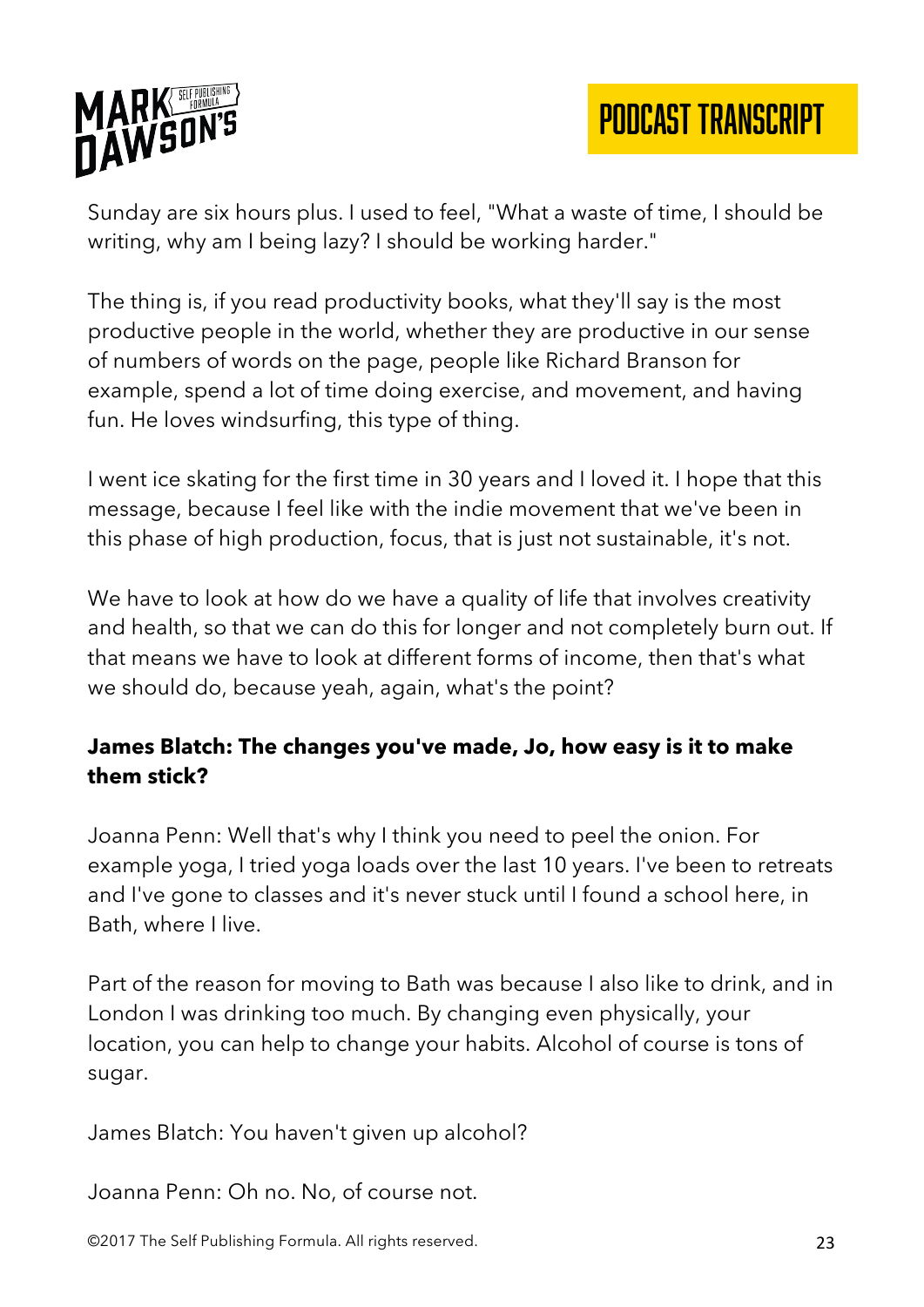

James Blatch: I was slightly scared then.

Joanna Penn: I haven't. I'm trying to cut it down obviously, but no, I haven't given it up. This is the other thing, I think the giving it up, this kind of negative, I haven't given up sugar, I'm choosing to eat differently.

I think that's another thing, and it has to be a habit. As I said, last year in terms of my diet, which has been a real issue, was I saw a hypnotherapist, so he helped me with the kind of input into our brains, hypnotherapy.

Now I have a physical health coach who's helping me with some of the emotional eating. Just being really out there with this, so many of us have emotional patterns around eating.

One of mine, and maybe some people listening will resonate with this, it's, I've been a good girl today, I've worked really hard at my job, I deserve a treat for working really hard. Maybe that's a curry, and a half bottle of wine, and a tiramisu.

The thing is I am a good girl and I do work really hard, and I love my work, but I'm not five, I don't need a treat every day, but I think that treat aspect, I'm sure a lot of writers listening will understand that. I've changed that to, I'm a good girl, I deserve a treat, I'm going to yoga, because I really enjoy it and it makes me feel good.

The feeling good is also something that's really shifted in me, is I used to be how it feels in my mouth. Like a packet of Haribos, which is what broke me back in May last year.

#### **James Blatch: Was that your low point?**

Joanna Penn: Yeah, basically eating a whole one of those massive bags of Haribos. If people don't know what they are, they're like those sour gummy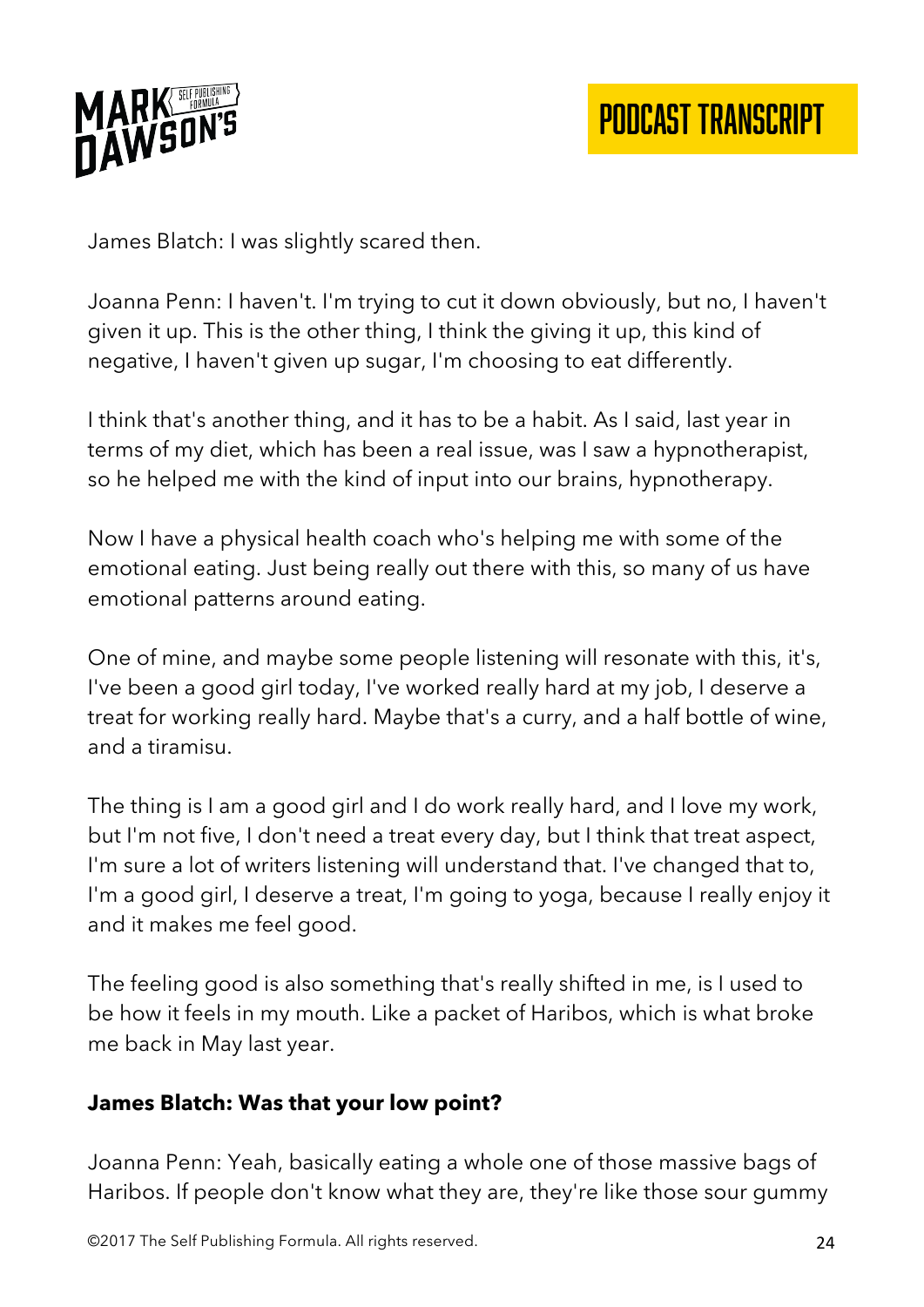



sweets that are really just 100% sugar. That made my mouth feel good and I got maybe a sugar rush, and then I felt like crap.

My sleep was mixed up, I would wake up sluggish, heavy, which is actually like a sugar hangover, feeling that sort of insulin coma feeling in the morning.

When I stopped doing sugar at night, even fruit, my sleep was much better and I woke up perky, like I am now.

This is the thing, it's a bit like the Tim Ferriss stuff, you're an experiment, you are your own experiment. What makes your body feel good?

I used a lot of trackers, so I have on my desk, I have an action log where I keep how did I sleep, how am I feeling? For example my coach said get rid of the scales and we'll do centimeters instead, so centimeter measurements because I'm emotionally attached to the scales and I need to break that.

I guess all in all, I don't want to sound all preachy, I just feel like when you start looking at this aspect of your life, you start peeling away different layers and finding that you're maybe not as completely whole as you thought you were.

Other emotional things around food might be related to parents and things that happened to us when we were kids, and hell, there's nothing wrong with a bit of therapy.

James Blatch: No. I do think, I don't know about you, but I think as I get older that starts to manifest itself much more than it used to.

I think in my 20s I ignored everything, it didn't really matter. Now I'm in my 50s I do dwell on what happened to me as a kid. Nothing very bad happened to me as a kid, but we all have things that we went through, that made me who I am.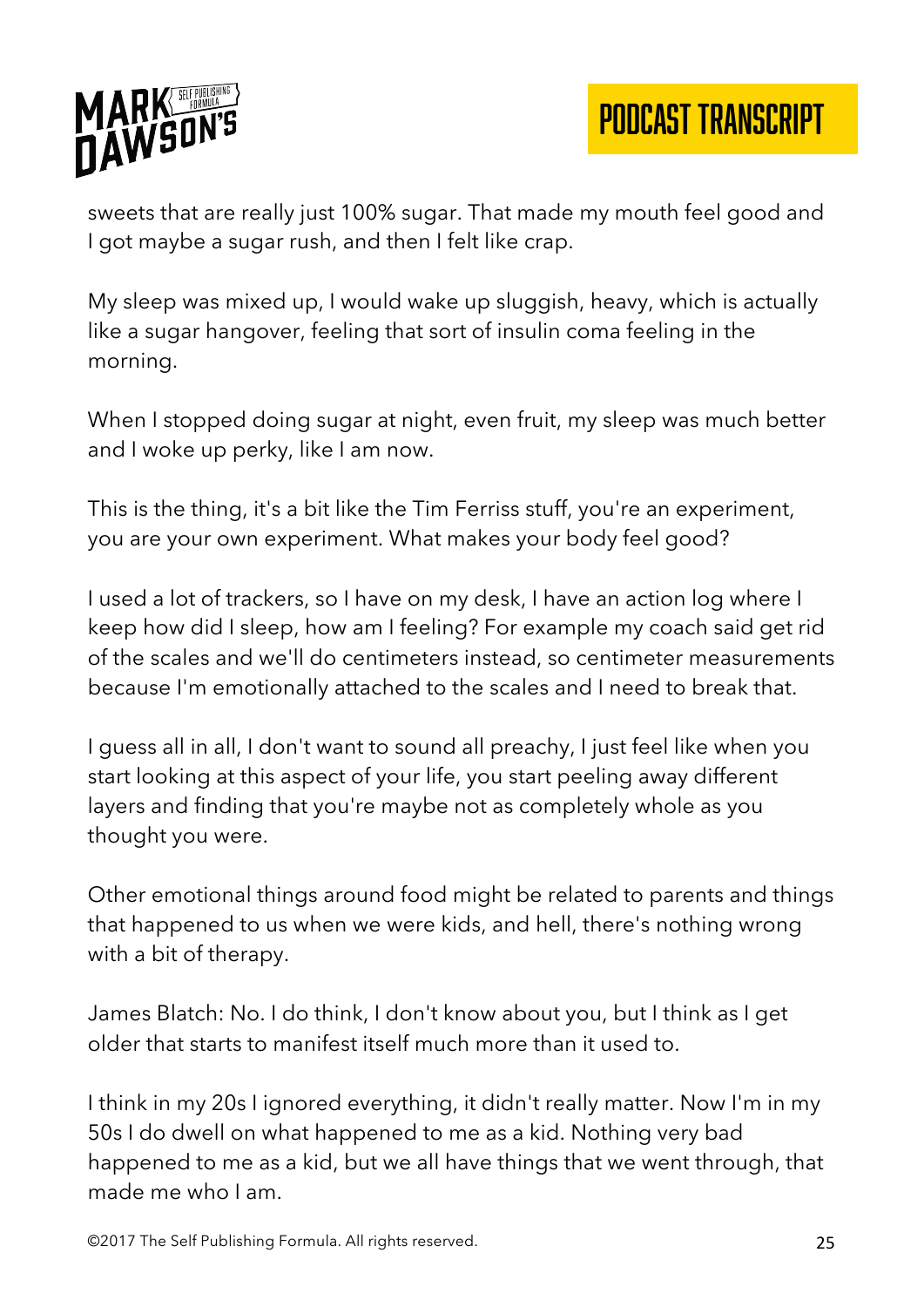

There's little bits of resentment there, and stuff just comes up now that didn't used to. That surprised me, that it means more as I get older. I kind of thought it might be the other way around actually.

Joanna Penn: I was talking to someone about the pain aspects, so we tend to only tackle things in our life when we're in enough pain, and that's why that letter to sugar is so important to my journey, because it's the moment I went, "Okay, I'm in enough pain."

Because I'm confident as a woman, it wasn't that I was feeling unattractive, it was that my body was breaking.

As you say, that's partly an age thing, but it's partly a maturity thing, of recognizing, I want to live another 50 years in a healthy way. I still want my brain to be as good when I die as right now, or better obviously. And you're right about looking back and looking forward.

It's so interesting now, just from a writing point of view, food is incredibly political in so many ways. When you start becoming more aware of conversations around food, and movement, and what people say, like I was round someone's house and the children's interactions with the parents, with the political aspect of what they will eat and what they won't, and it's so fascinating watching this behavior around food, which I think just carries through into the rest of our life.

For me, my mum didn't allow us to have sweets and I went to school in Malawi in Africa and there was no chocolate. For me chocolate was like the ultimate thing I really wanted because it wasn't even there, and then I was rebelling by having it, so it became an almost rebellious treat. Those things become so powerful.

I'd urge people listening, if you're still listening to my little rant, then really look at your behavior around food and start writing these things down. I've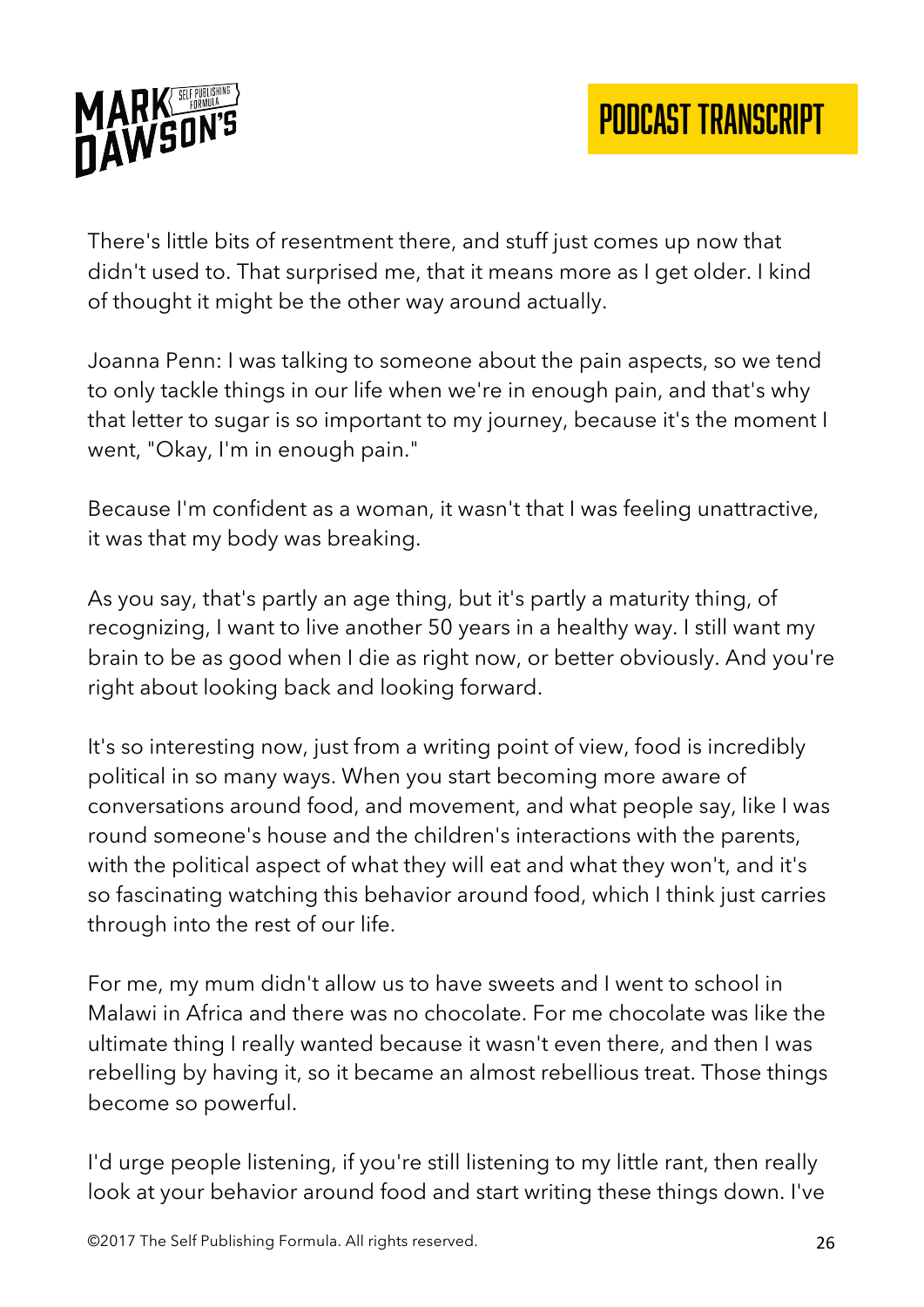

been doing a lot of NLP stuff, neuro-linguistic programming around food and language, the language I use around food and alcohol.

I am actually tackling alcohol next. I specifically said to my coach, "I love alcohol, I'm not giving it up," which might be a problem in itself, but the point was what are the behaviors? What are the emotional things around alcohol?

One thing, and again I'm just being honest, when I go to literary conferences as an indie author in Britain I feel insecure and I feel that I'm not good enough. Maybe other people feel this way. I then use alcohol as a way to make myself feel more confident. It helps me act more confident when I'm just feeling like I'm not. Does that resonate?

James Blatch: Yeah, it does. I think there's a positive role for things like alcohol, and I enjoy my alcohol very much, and I enjoy my beer.

When I think about a night in the pub where I would be less enthusiastic to the point of might not even go, if it's the usual crowd and I'm not drinking for whatever reason. If I'm drinking it's a hugely enjoyable thing.

When I think about what I enjoy about it, it's the conversation, it's the we sit down, we do that. The alcohol is part of that. I don't know, you do see this kind of AA club in America where any sniff of it is seen as evil, but actually for me, I'm quite happy to say it is a part and parcel of the way that I socialize and enjoy myself in the evening. I'm quite pleased to hear you say, "I enjoy it so I'm not going to give that bit up."

Joanna Penn: Yeah, and it's the same with the food. I don't want people to think I'm not ... What's so interesting is like I'm having pasta for dinner, and I wasn't eating pasta because I was trying to lose weight. My whole orientation around food, like I said, it's not diet, it's food that makes you feel good.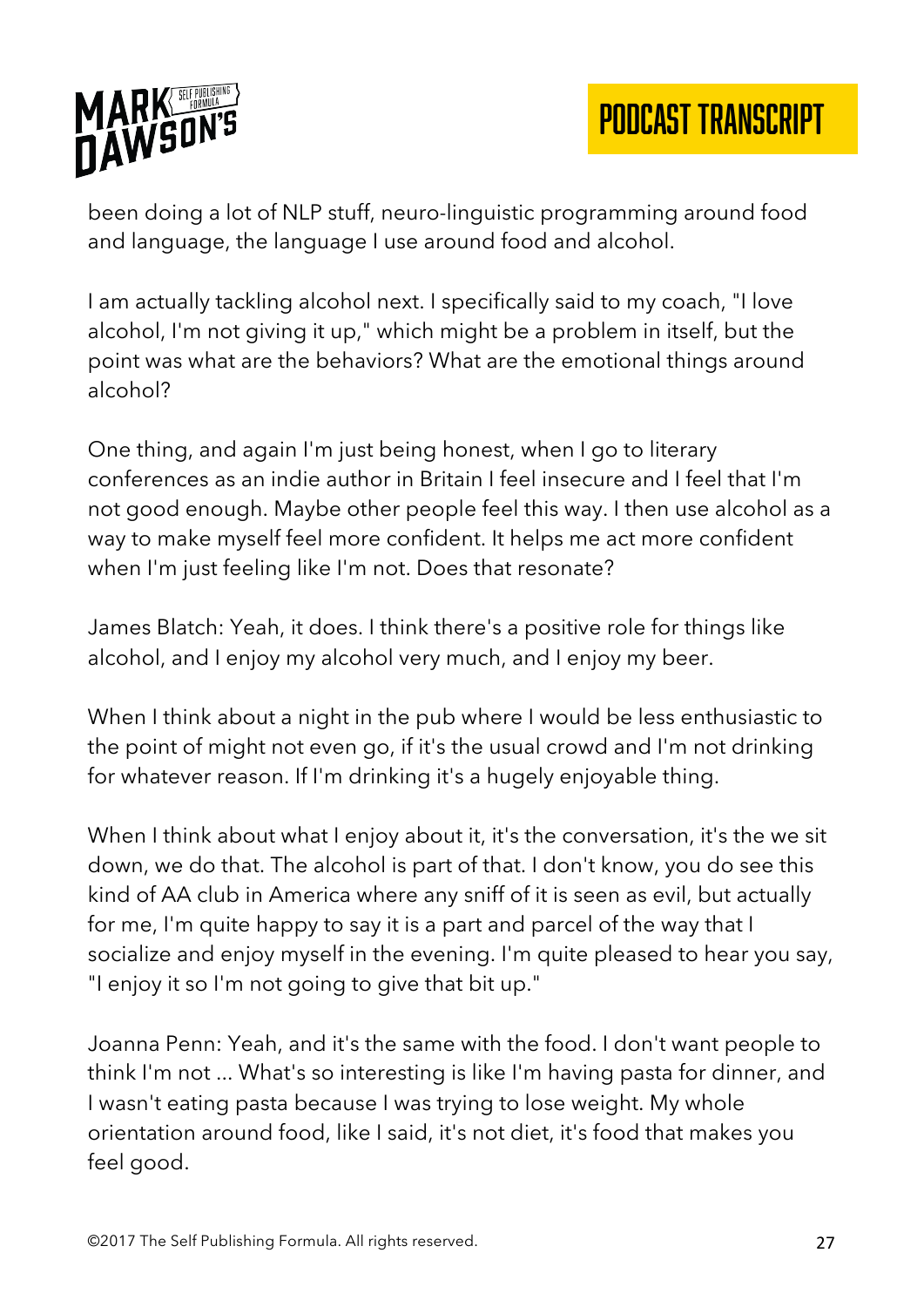



Yeah, a glass of wine or two does make me happy and feel good. It's more that it's addressing ... and this will be individual to people listening, there will be different things that are your triggers, that are the things that you just feel need some help.

What are those things? What are the things you want for your future or for your kids, or other things you want to deal with in yourself so that you can be a better role model.

It's so funny, because I've resisted talking about this stuff for years, I've actually always used this example of, I talk about writing on my site, I don't talk about weight loss.

Now I find myself talking about this, but only in a, I guess a real realization and a sharing the journey, because I want us to continue. Just circling right back round to that burnout that we're seeing in the community, which obviously, you guys are seeing too because you've had people on to talk about it. That's something that we can address for ourselves by taking stock.

Another thing I've done, like a real practical thing that I've done, is I've now scheduled, the whole of 2018, I've scheduled every month a week when I don't have any appointments and every quarter, two weeks, and then I've scheduled the whole of December.

That means, yeah sure, I'll do some work, but it'll be my work, it won't be getting on a podcast, it won't be speaking. I've scheduled that whole year so that I know that I will have more head space, more time.

I will say no more because I just can't fit stuff in. That's a real challenge to people, look at how do you make sure that you're going to stick to these things?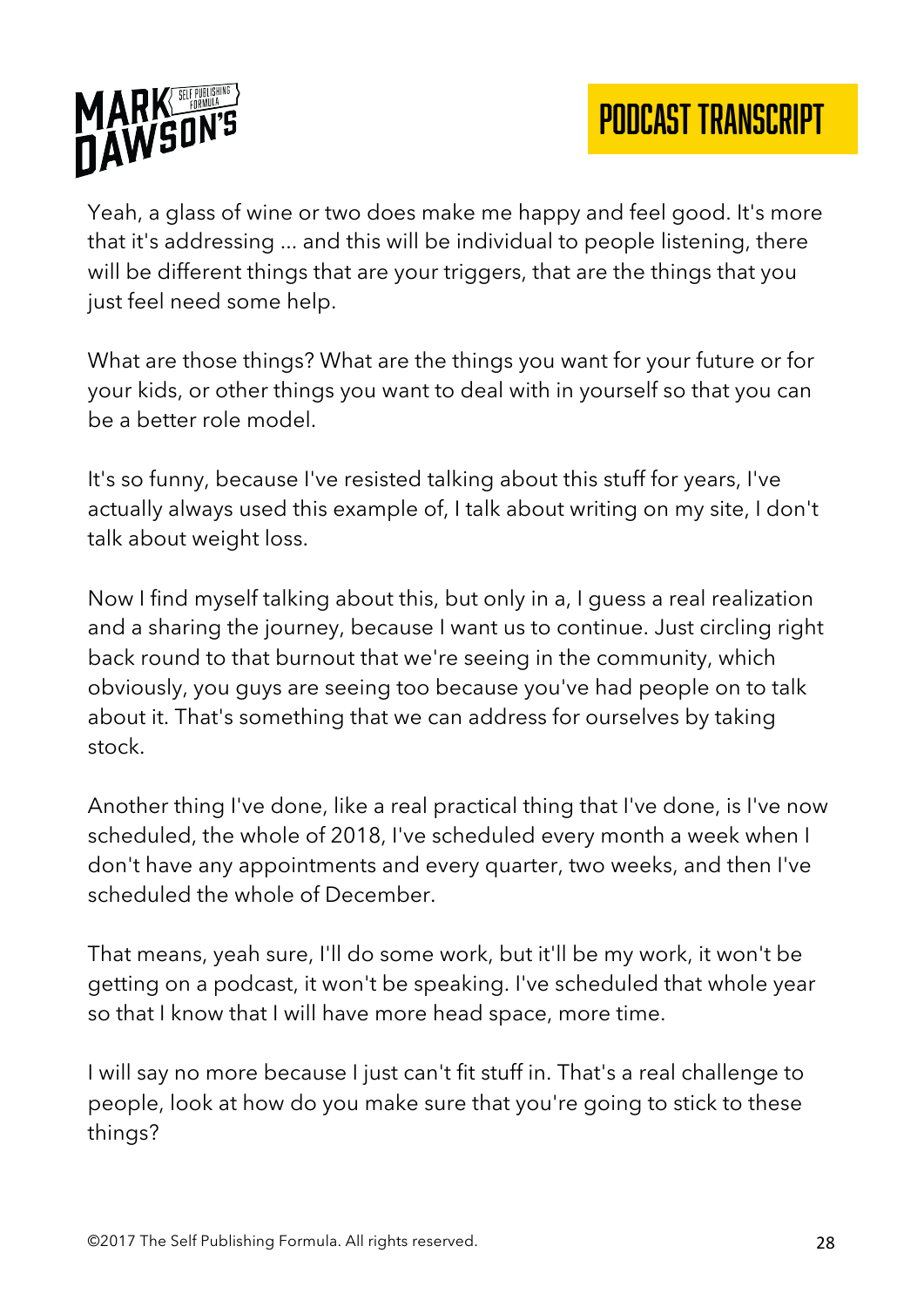

Because another thing on food, I fall off, I guess my wellbeing. I'm trying to use the right language, because it's so important. It's not falling off the wagon, it's like I feel worse if I work really hard, so say I'm up at six and I'm writing, and then I have a late webinar or something, and then I'm broken, I'm too tired.

By scheduling that time I enable myself to stick to a lifestyle that I think is healthier. Those are some things, just be more self aware about your physical behavior.

James Blatch: That's really good. I realize I shouldn't sound glib about people who have a genuine alcohol addiction by the way, and for whom a sniff is potentially very bad news for them. That wasn't the point I was making, I was clumsy.

This is great, Jo, and I've been trying to go back, so I used to work nine day fortnights in the last couple of jobs that I did, at the BBC and BBFC, and obviously they made you work longer hours to put up with that.

I did a 14 hour day yesterday, we're in the middle of a course creation in this office, which is not particularly healthy. The nine day fortnight is every other Friday, I'm going to try and not work, just take that day off and go to the cinema, I've bought my cinema pass for the year.

I think it's a good thing, a lot of people are coming to this probably because of where we are, as you say, in what is still a young industry, this indie writing industry.

I want to talk to you just a little bit about the book itself. How have you structured this? How accessible is this?

#### **You say it's alternate chapters and so on, is there a formula people follow? Is it a series of advice? How's it done?**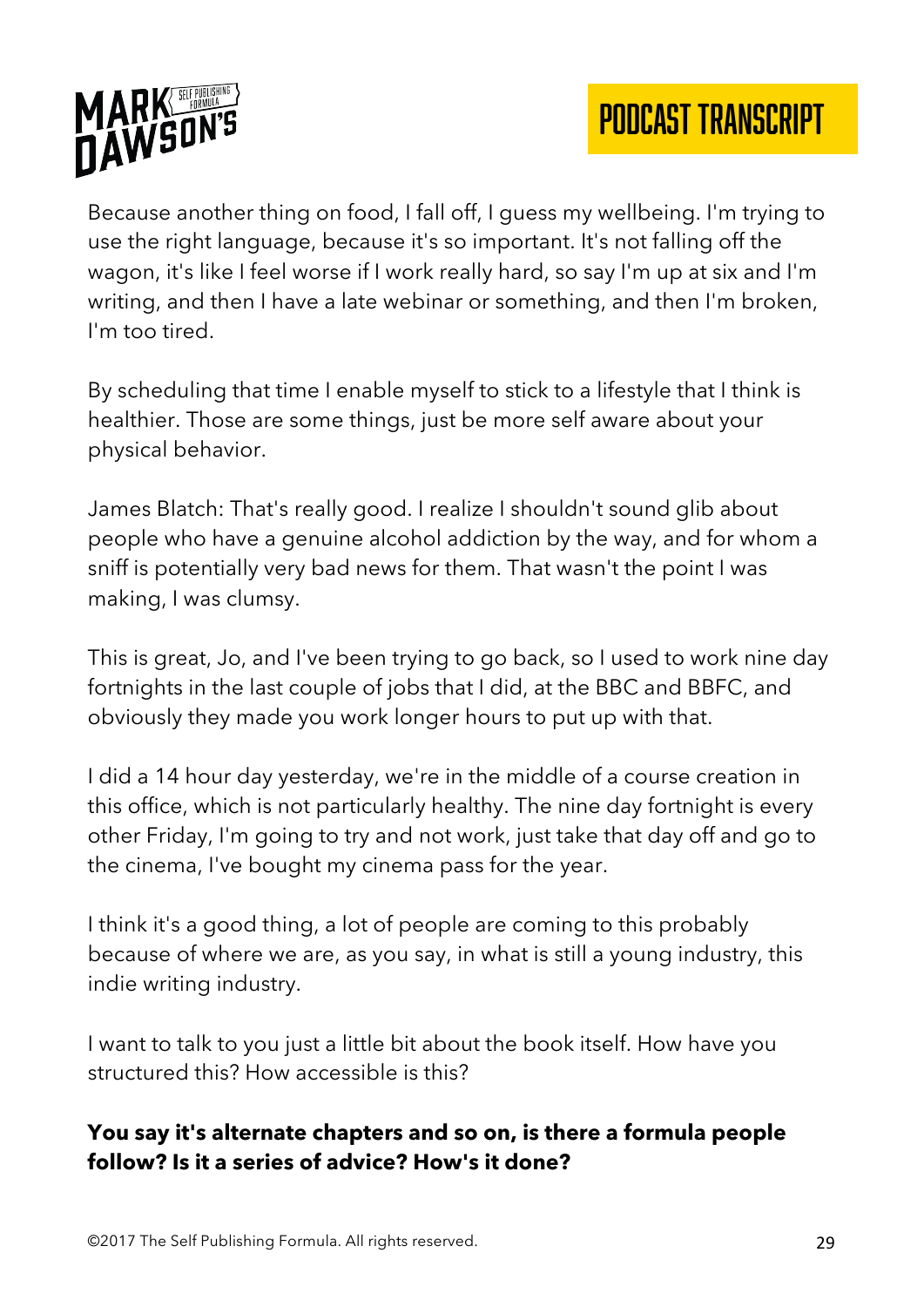

Joanna Penn: First of all we do start with seven reasons why writing is great for you, because there is no message here that you should give up writing, it's just you need to change your practices around it.

Then we go into part one which is the unhealthy writer, in order to make you feel like you're not alone. We include a lot of quotes from writers who did the survey about the different types of pain they're in, the things they're suffering from, so that you feel like, "Okay, I've got eye strain, or I am lonely, or I have mental health issues, or I am feeling like I'm sedentary and overweight."

We go into all the different problems that you might have, and then the idea is you can dip in the chapters. Or IBS, so IBS is very common anxiety, so that's irritable bowel syndrome, let's talk about poo.

James Blatch: Yes, let's do that.

Joanna Penn: These are the things we really do get into it, and then in part two we have the healthy writer; how to improve your sleep, how to improve your workplace, how to improve your diet, how to make friends, how to build a community.

I wrote that chapter because it's so important. I remember when I started writing, I was living in Australia, I was working in a corporate job, I didn't know any creatives or any authors. There will be people listening who feel like that now, but there are ways that you can attract and build, and grow a community of find author friends and that's really important.

There is a prescriptive ... well it's not prescriptive, you get to dip in and choose what you want, but we have specific tips, like a chapter on the practicalities of the standing desk, or dictation, I have a whole chapter on dictation which is something that a lot of authors are moving to.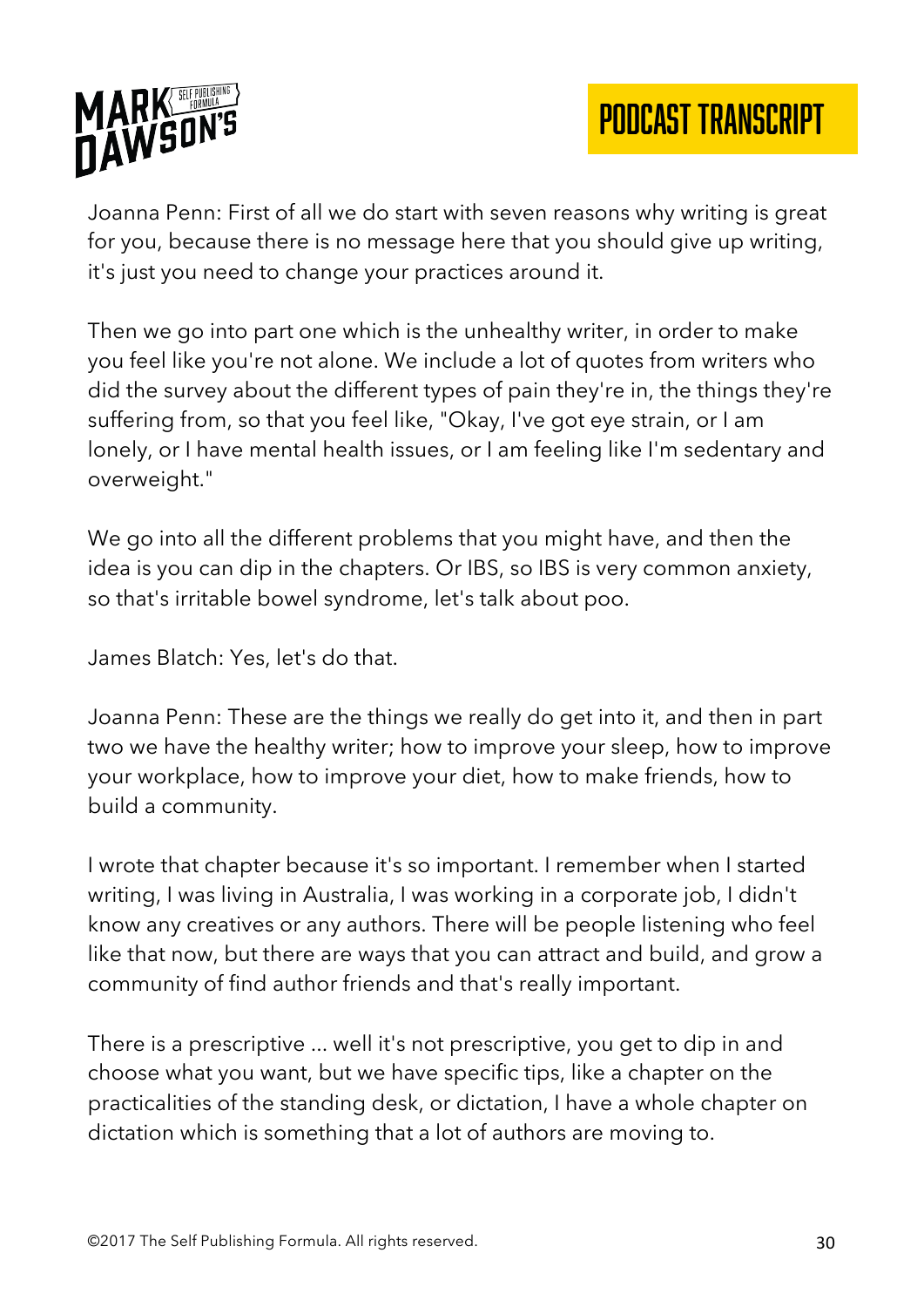

Which actually, it's amazing, if you do an hour of dictation, you will not be tired, whereas if you do an hour typing 5000 words, which is hard enough in itself, then you will be tired. It's a very interesting physical difference between dictation and typing. It's basically structured that way.

In terms of Euan and I, I wrote the more personal chapters, so really kind of spilling the beans on the problems we've had in our family with IBS and anxiety, and then my sugar chapter, walking, yoga, all of those things.

Then Euan brings the medical specialism, he is a doctor, and he also is an editor on the British Medical Journal, so he brings the evidence based practice to things. That's so important, I couldn't write this book without a doctor because I'm not a doctor.

That's really important, although it was funny because of course I edited Euan's chapters and I had to make him tone down the medical stuff. I was like, "This is not a medical journal, this is a load of authors."

So he actually ended up moving to dictation to let his real voice come through, his human voice as opposed to his very well mannered doctor voice. I think it worked really well and we've had a lot of good feedback.

We're also about to do an audiobook, so this is interesting, because each chapter has a clear voice, whether it's Euan or me, and he's a man, then we have to two audiobook narrators, because we just couldn't work out how to do it otherwise.

We're going to have a man narrate his and a woman narrate mine. That's going to be coming out in the next month or so. It'll be interesting because I don't really know how that's going to work, but we couldn't do it any other way.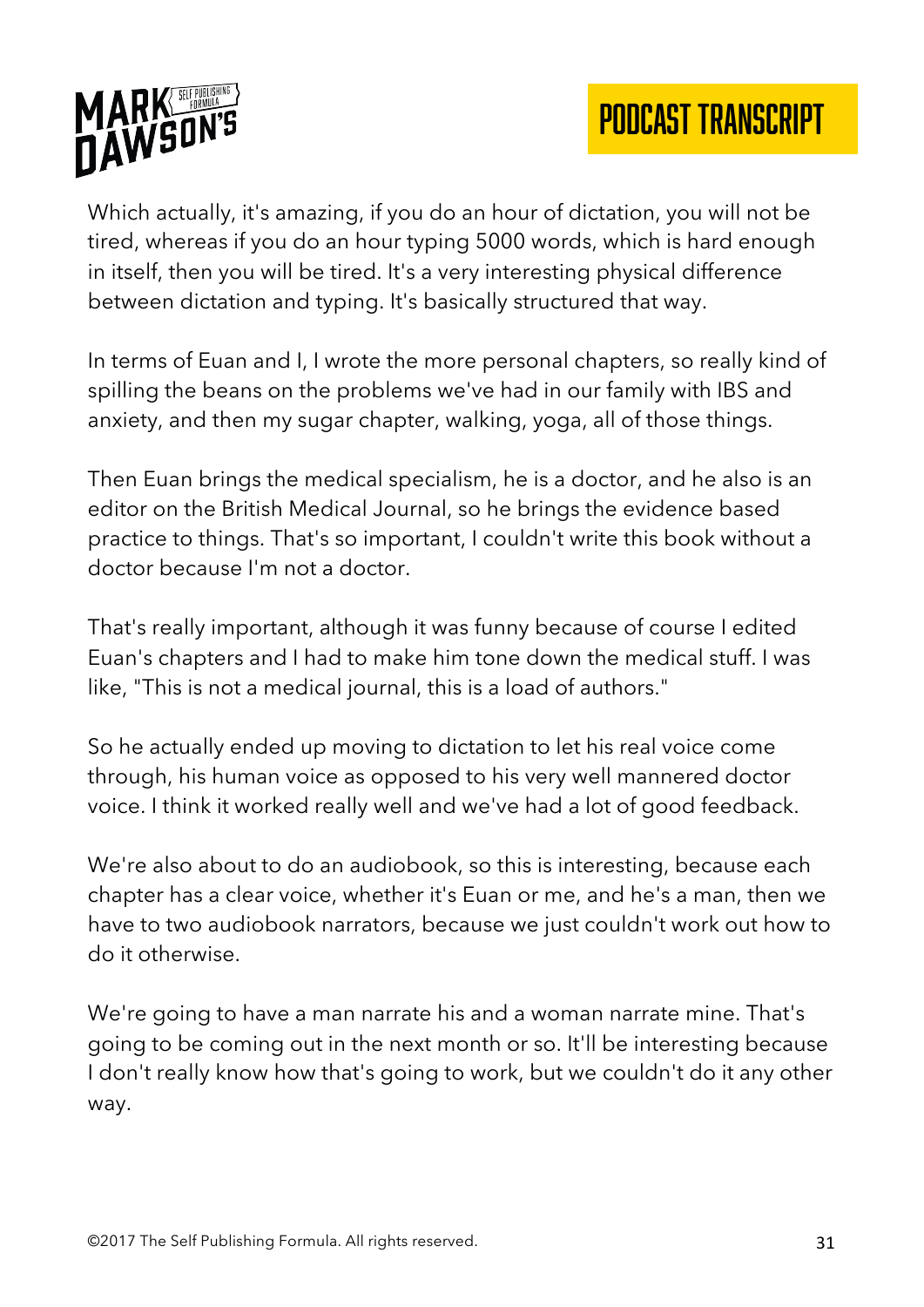

James Blatch: I bet it's been great for Euan. It must have been a great journey of discovery for him about writing, especially with you editing and feeding back to him.

Joanna Penn: Yeah, well he's really keen to move more into helping more people online as well, so he's now doing the Healthy Bloke. He's learned a lot in the process.

He's also in the crime writing community, so those thriller writers, crime writers in the UK may well see him around.

James Blatch: I bet the autopsy scenes are good.

Joanna Penn: Yeah, exactly. I feel that this is, for me, and so often with nonfiction I write the book I need for myself, so when I wrote The Successful Author Mindset, it was because I was feeling massively chronic self doubt about my life as a writer.

That book helped me understand the mindset. This book has started my health journey. Again, it's thinking this is going to take the rest of your life in the same way as becoming a writer takes the rest of your life. That's what's fun about it. Yeah, I feel like, even if nobody else is helped by this book, then I feel like my life has been changed and I'll probably live a lot longer because of it, which is awesome.

James Blatch: That is in itself a grand prize to have from writing a book, but I'm sure it's going to help lots of people.

#### **Where can people find it, Jo?**

Joanna Penn: It's on all the usual online stores, or if you come over to the Creative Penn, on the books page you'll find all the links there.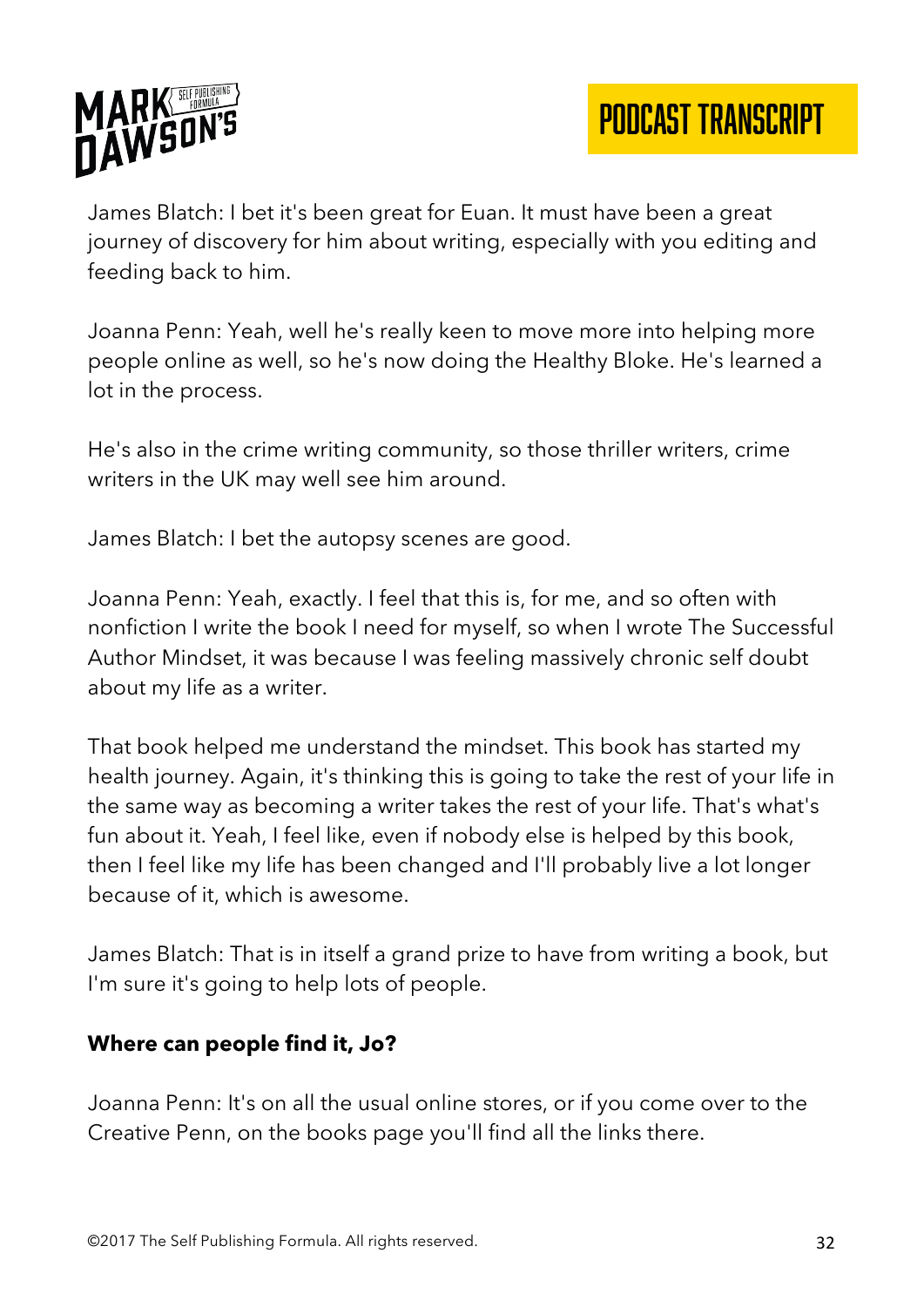

PODCAST TRANSCRIPT

Also, I sell direct as well, so moving into that. Yeah, it's on all the stores, ebook, print, and soon to be in audio as well.

#### **James Blatch: It works well on ebook. Is it diagram heavy?**

Joanna Penn: No, there's no diagrams. It's just a text based book. No, it's not like move this way or whatever, it's more about finding your own path with some of the suggestions.

I really hope that some people might check it out and give it a go, and some of the chapters are appearing on the Creative Penn as well, so you can always get some of it for free.

James Blatch: Jo, thank you. I think one of the interesting things about you is you make a lot of this look easy, and when you speak and we listen to what you say, you realize that for you a lot of it is quite a struggle.

I always remember I saw you speaking in front of 400-odd people at a conference in December, and in the middle of this very articulate, very selfconfident talk you revealed that you're an introvert, which I know is something you talk about quite often.

I think a lot of people think, "Really, are you? Because you don't look like one standing up on a stage in front of 400 people." But it's almost inspiring to see you, you almost like those challenges and you will overcome them, but you also make it look easy. I'm sure it's not.

Joanna Penn: Oh, well thank you. I mean part of the reason I started the Creative Penn was to share my journey along the way. Some of those chapters in The Healthy Writer are some of the most honest things I've ever shared in public.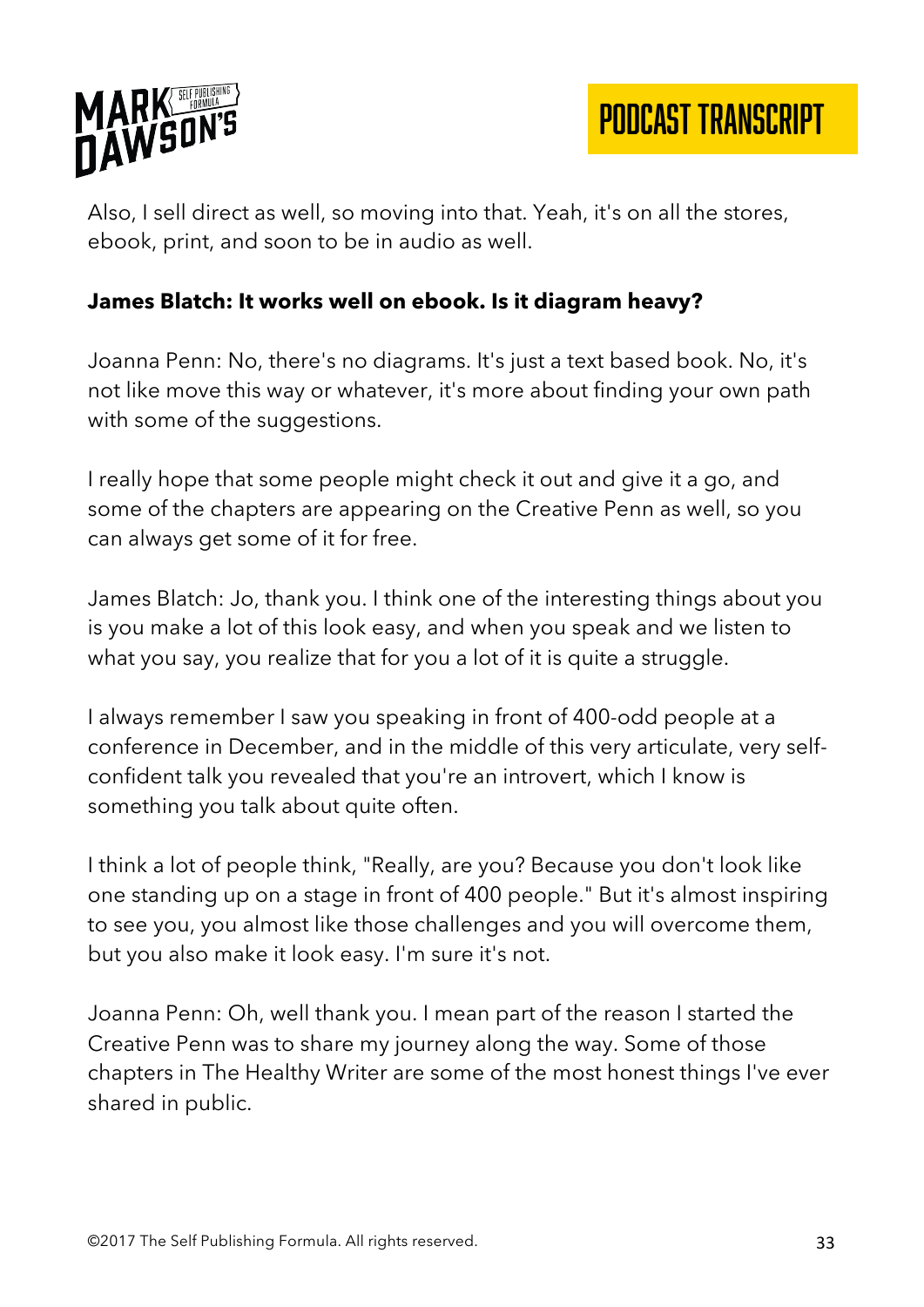

I want to give up sugar because I want to look happy naked in front of my husband. Now I think people listening will resonate with that. Being able to say these things, write these things, that's what helps other people.

Whatever you're struggling with, people listening, if you can write about it, if you can share it, your journey, you're going to help others.

It was so funny at that conference that you mentioned, Youpreneur, I said that and the number of people who came to me, who emailed me and said, "I needed to hear that you can still be successful when you're an introvert." That conference was full of seemingly extrovert presenters.

It's so interesting, when you start sharing honestly you change people's lives. I think we are, again, part of the indie way and part of what you guys have done is sharing the journey, sharing income reports, sharing secrets, all these things we can share and we can help other people.

It's certainly not easy, but it's brilliant. The journey is the point. I think that's the thing with exercise and movement as well as writing, the journey is the point.

When we finish a book, that's not the end. We move onto the next one. Thank you so much for saying that, I appreciate it, and I will continue sharing.

James Blatch: Yeah, I'm sure you will. Jo, thank you so much indeed for coming on.

Joanna Penn: Thanks for having me.

James Blatch: So Mark, I know you like your little walks, don't you?

Mark Dawson: I do, yeah. I try and do 10,000 steps a day, all right? That's a reasonable amount, that you have to consciously go and do that, it's not

©2017 The Self Publishing Formula. All rights reserved. 34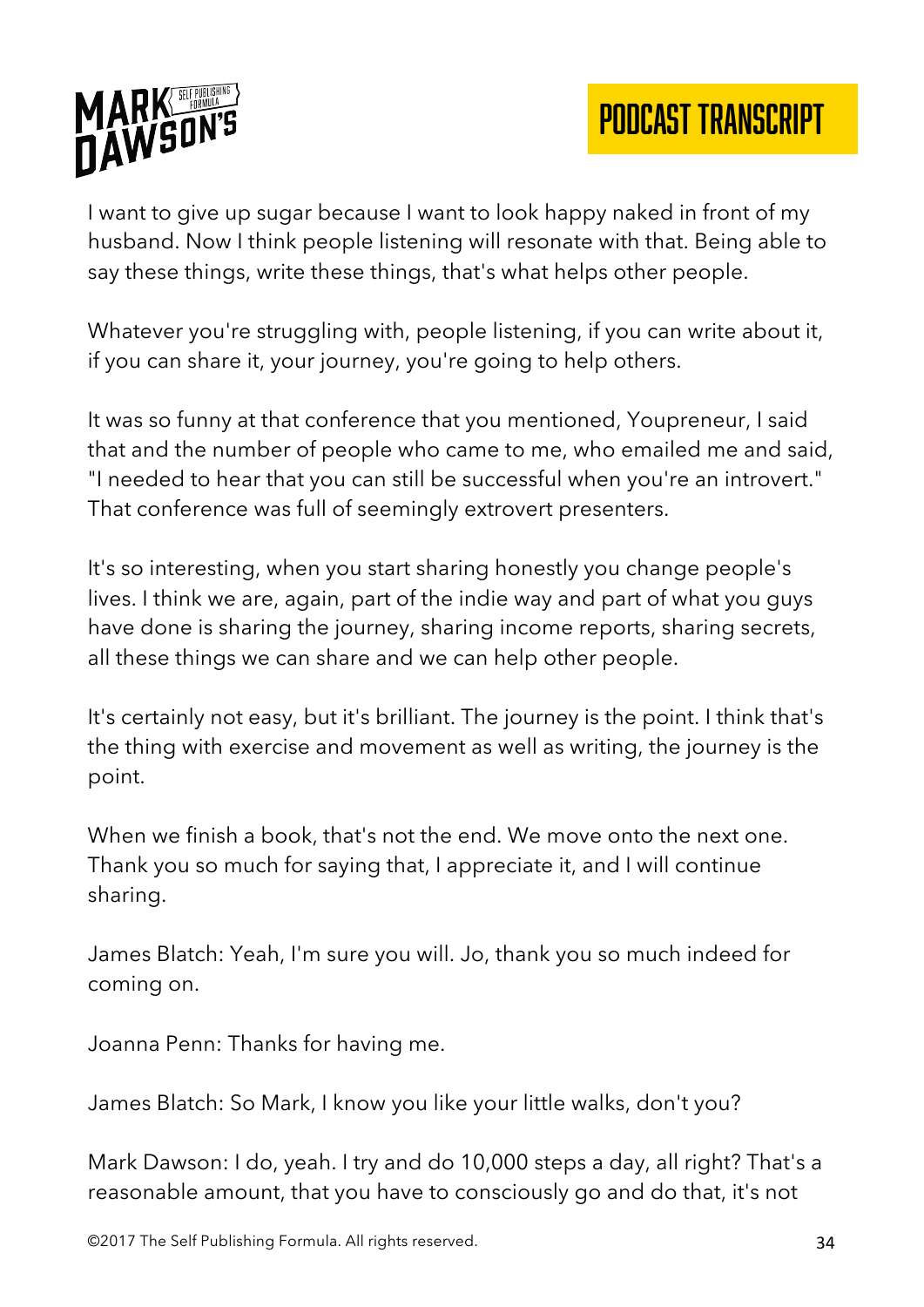

something that will just kind of tot up by itself. I try at least twice a week, although I have been quite bad this week just because I'm so busy, as you are too, but I will usually go for kind of a lunchtime walk.

It takes about 45 minutes to walk around Salisbury, which is a really beautiful town and there's a lovely area that I walk around. That will usually give me the 10,000 steps. Then at the weekend I'll try and run a couple of times, so I'll usually run Saturday and Sunday morning.

It's one of the things I find very difficult at the moment because we are so busy, and it's winter in the UK at the moment so it's very dark until quite late in the morning, and it gets dark soon as well.

I leave the house when it's dark and I come home when it's dark, and there are the children to worry about. I find it very, very difficult to find a time to run.

When I lived in London it would be different, I could run at any time because the streets are lit. Where I live now, there is no lighting. I could run around the fields, but I'd almost certainly fall over and break my leg or something, so I can't do that. It is very difficult to find the time.

One of the things that I'm doing with this move, I will try and I think work from home a little bit more often in the winter time so that I can ... I'll probably have a treadmill and that kind of stuff, so I'll be able to be a bit more active.

I know that it's important and I start to get a little bit uncomfortable when I don't exercise, so yeah, I need to make a bigger effort I think as we push on through the year.

James Blatch: Yeah. As Jo says, it is about thinking, what do you want to do? You are at a busy stage of life.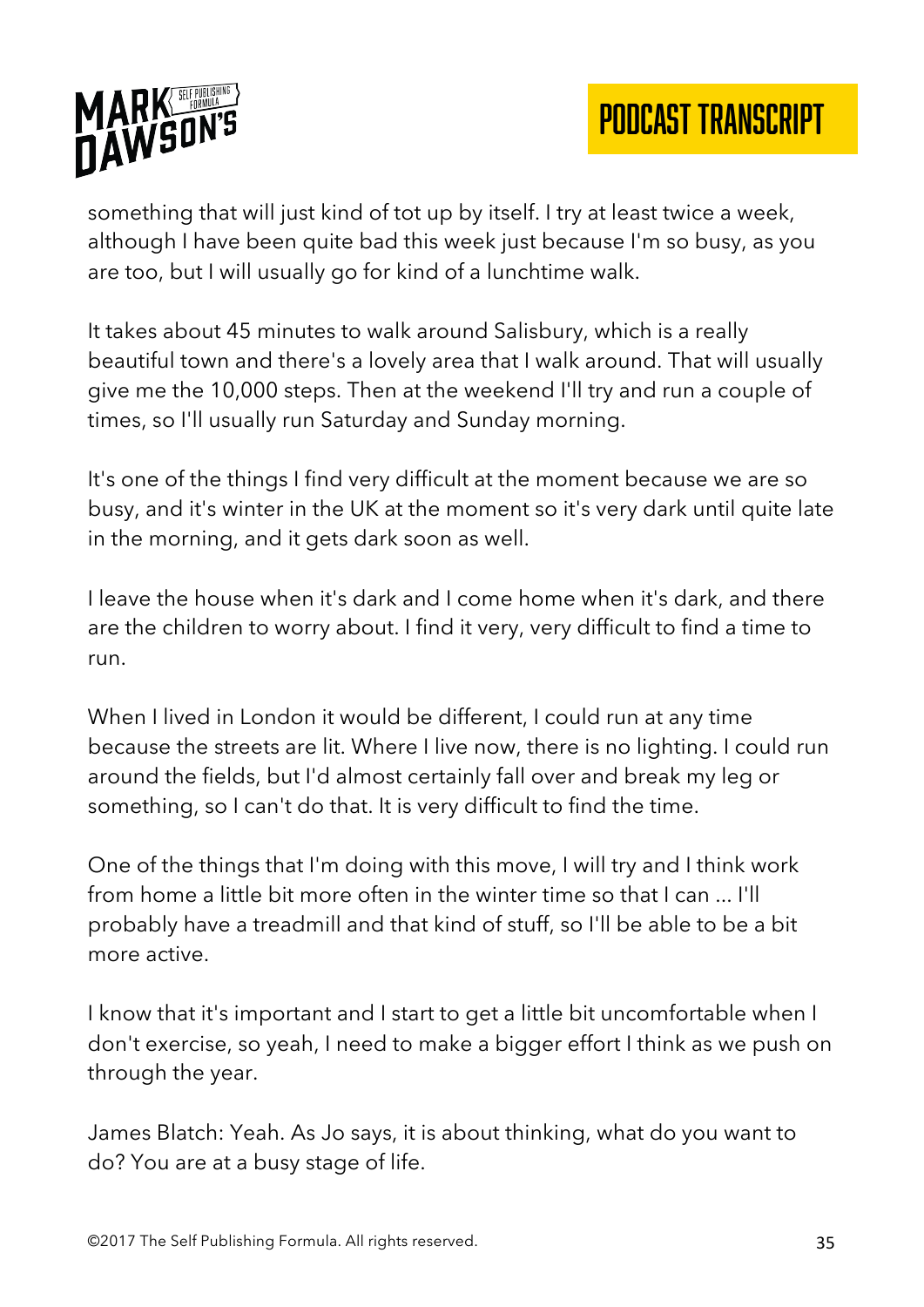

I think having children at the age they are, and one of my best friends is in London and his children are about the same age as yours and I stay with them occasionally, and it reminds me of the manic nature of life when they're that old.

My kids are now 14 and William's 12 tomorrow in fact, and it's different. They look after themselves, so our job is actually to try and get them to be manic, get them off the iPads and outside, it's the other way round.

Whereas if the house is in chaos and the kids are shouting and you change into your gear and go running, it feels ... I mean I can remember that and Jill looking at me thinking, "Well, I hope you're enjoying yourself."

Mark Dawson: Yes, I know.

James Blatch: There's a bit of that as well.

I was reflecting also on talking to Jo, and it's interesting, because we bump into each other quite often. I do sense from Jo, and she said it in the interview, that she's thinking, "Well do I want it? If I don't want it, if it feels like work I'm not going to do it, or I'm going to really down prioritize it."

There's a part of me I think, it may be a male thing or a British thing, I don't know, where you sort of feel a bit guilty about enjoying yourself and not working. I think it's brought up by post Second World War austere period parents who really drove the work ethic into us.

There's a balance between working and doing stuff that is killing you and you don't want to do, you're not enjoying. I don't know if I could ever get to the point where Jo is, where she's really winding some things down in her life to reprioritize herself.

Mark Dawson: I know what you mean about that. I find I love what I do so I don't find working to be a chore.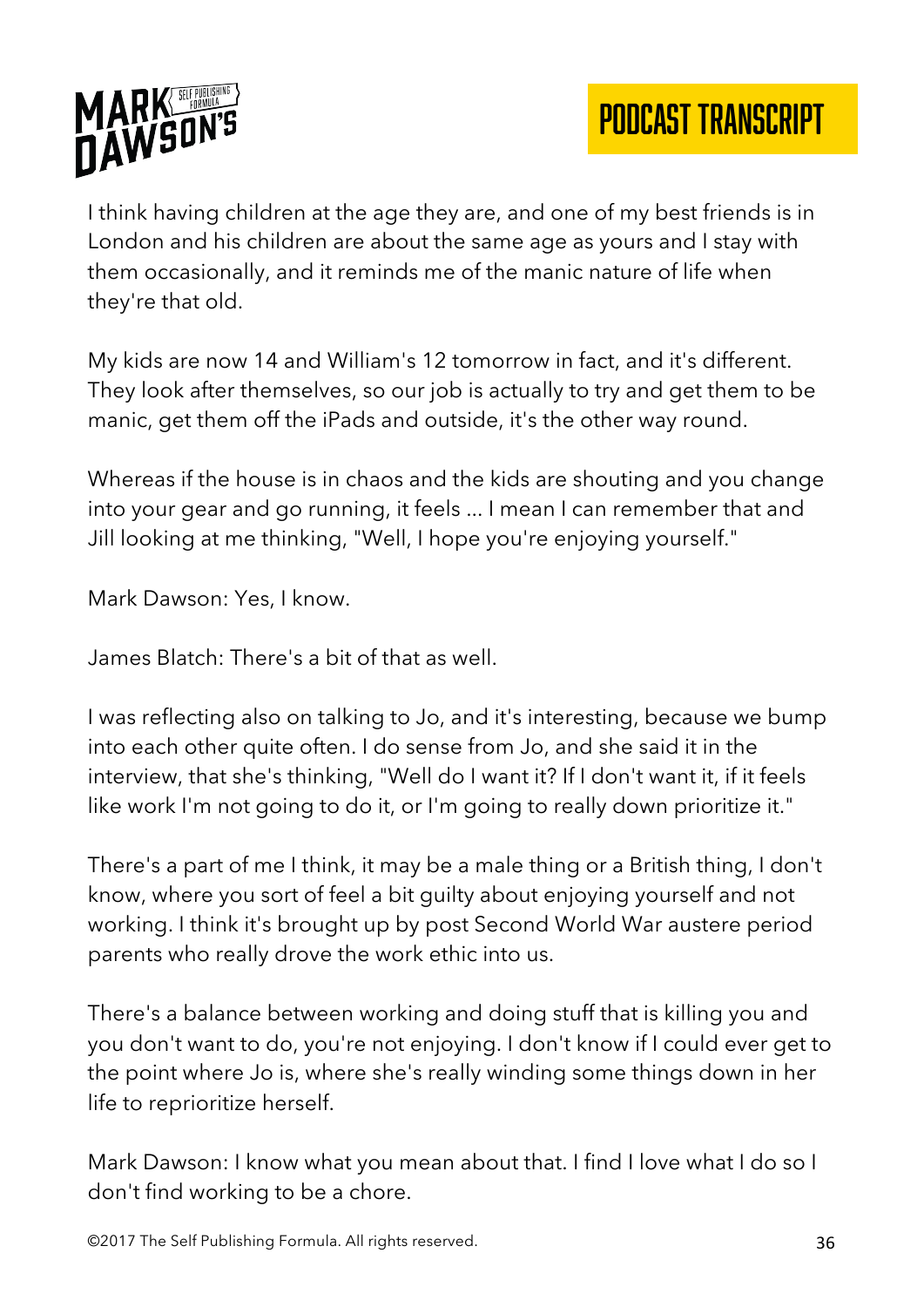

I remember what it was like when I was a lawyer, and then also to an extent when we were working where we met, that was generally a nice job, but there were moments that I would want to kill people. I don't get that now.

I love everything, I love writing, I love the SPF stuff. I'm paid to do something I love which is, I know it's very, very fortunate and we're all lucky to be in that situation.

I would also get quite guilty. I work very close to the cinema in Salisbury. When I was at the BBC I'd often go and just sit in the cinema in my lunch break to watch another film. It'd be much easier for me to do it now because I don't have to pretend, I don't have to kind of sneak out and pretend I didn't just take a two hour lunch break.

I haven't been to the cinema this year, I only really went maybe five times last year, probably less than that, because I do sit in there thinking, "Well what should I really be doing? I should be writing, goodness, I've only done 2000 words today, and I haven't done a podcast."

James Blatch: It's a crippling mentality that we need to get rid of. In fact I had the same conversation with John Dyer and he said exactly the same, "I'm fed up feeling guilty when I'm enjoying myself."

The cinema's a good example, I feel exactly the same. I am trying to get over that. I've actually bought myself a pass for my local cinema, it's 17, 20 dollars a month or so. You get unlimited access to the films.

This is a good time of year to go and see films, there's some really cracking films out there. Three Billboards Outside Ebbing, Missouri is in the cinema, Darkest Hour. I've seen Molly's Game already this year, which is the Aaron Sorkin directed and written film, where he's toned down a little bit the quickfire conversations I noticed, probably done enough of that in his career now.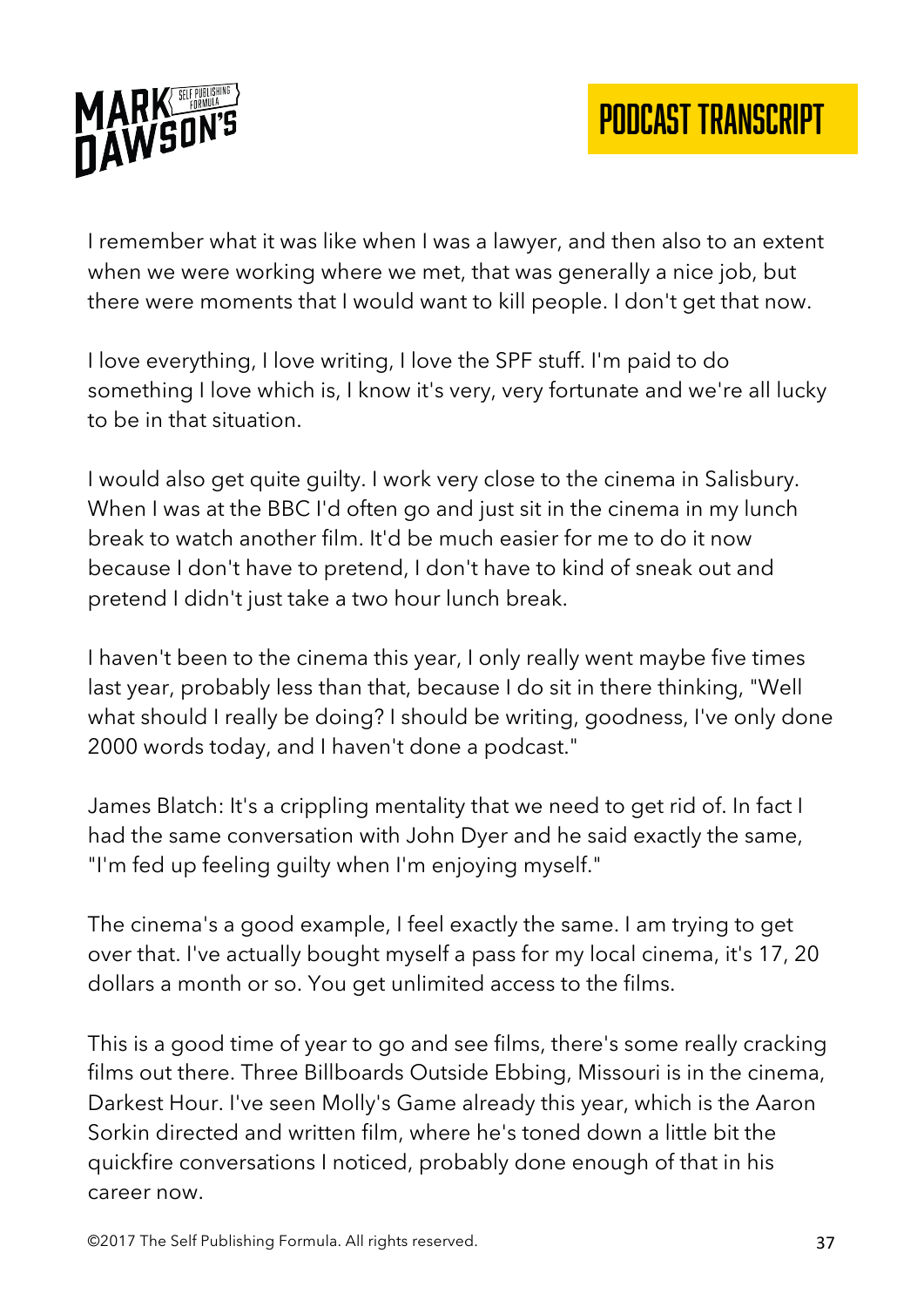

There you go, trying to balance things. Really good advice from Jo. Read the book, it's got a bit of Jo in it and a bit of science in it from the GP who co-wrote it with her.

It's always, always a delight to speak to her, it's a kind of energizing experience. I really think she's a fantastic member of our community and I'm very pleased that we're close to her here at SPF.

Mark Dawson: Yeah, absolutely.

James Blatch: Good, okay. Look, that's it for this week. I'm just going to remind you that we're going to try and raise some money for one of our members of the SPF community who needs our help, that's Tommy Donbavand.

The URL that we made up on the spot that John Dyer's going to be creating in the next few minutes is selfpublishingformula.com/tommy. Go there, if you can give \$5, or \$50, or \$1000, any amount is going to help and we're going to be donating on your behalf as well from SPF.

Mark, thank you very much. Good luck with your exchange of contracts. I think traditionally it happens at two p.m. or something doesn't it?

Mark Dawson: I think so yeah. Could happen anytime really, so yes. Thanks for that. Then the next couple of weeks I will probably have less hair, I'll look older.

James Blatch: Yes. You just need the cat on your lap. Good, okay. Look, have a lovely weekend, good luck with that, and we'll speak to you guys next week. Buh-bye.

Speaker 1: You've been listening to the Self Publishing Formula podcast. Visit us as selfpublishingformula.com for more information, show notes,